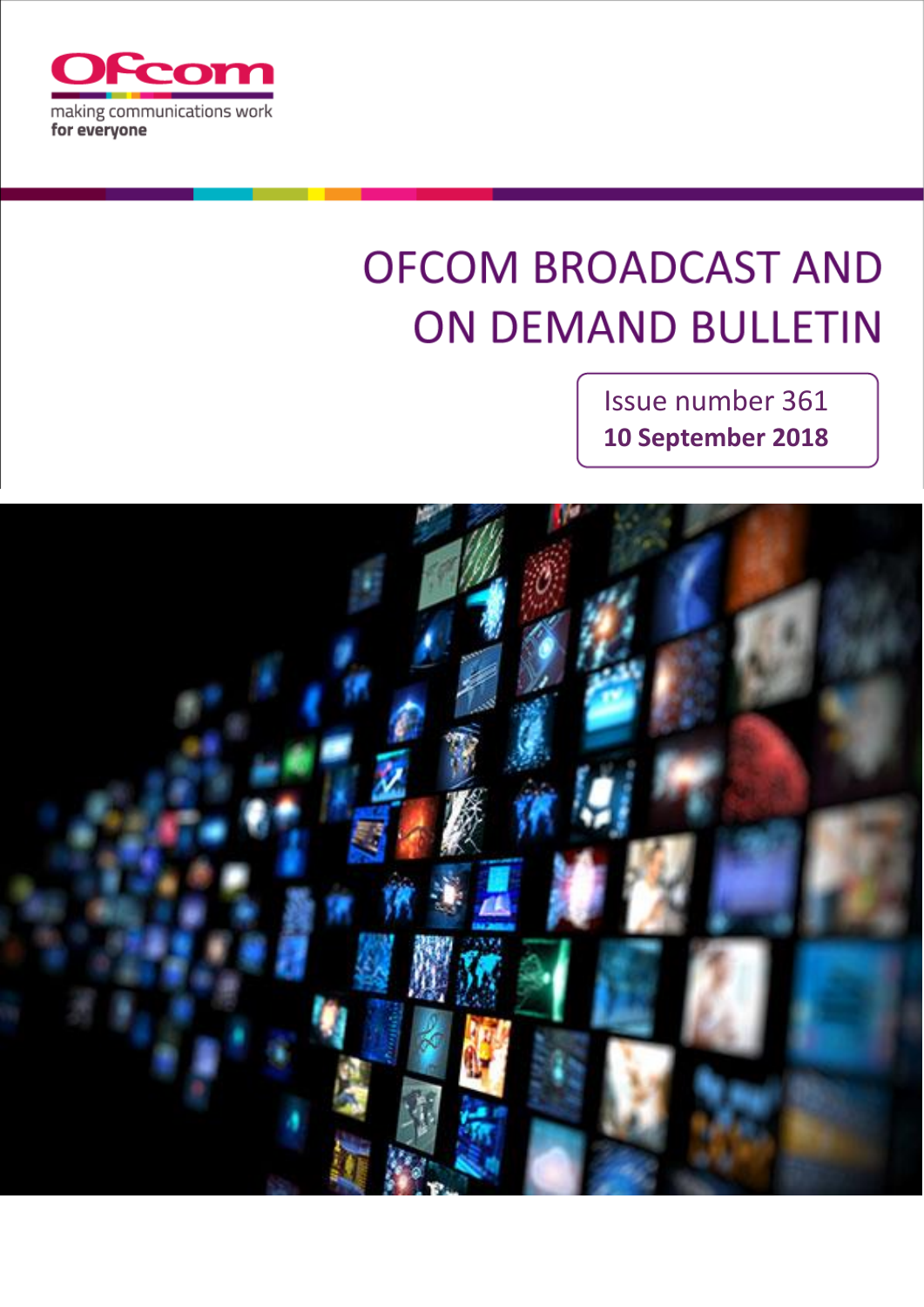Issue 361 of Ofcom's Broadcast and On Demand Bulletin 10 September 2018

# **Contents**

| Introduction                                        | 3  |
|-----------------------------------------------------|----|
| <b>Note to Broadcasters</b>                         |    |
| Broadcaster compliance workshops                    | 5  |
| <b>Broadcast Standards cases</b>                    |    |
| In Breach                                           |    |
| Single Mums' Club<br>Together, 24 June 2018, 20:00  | 6  |
| Programming<br>Heart Extra, various dates and times | 8  |
| <b>Tables of cases</b>                              |    |
| Investigations Not in Breach                        | 11 |
| Complaints assessed, not investigated               | 12 |
| Complaints outside of remit                         | 18 |
| <b>BBC First</b>                                    | 19 |
| <b>Investigations List</b>                          | 20 |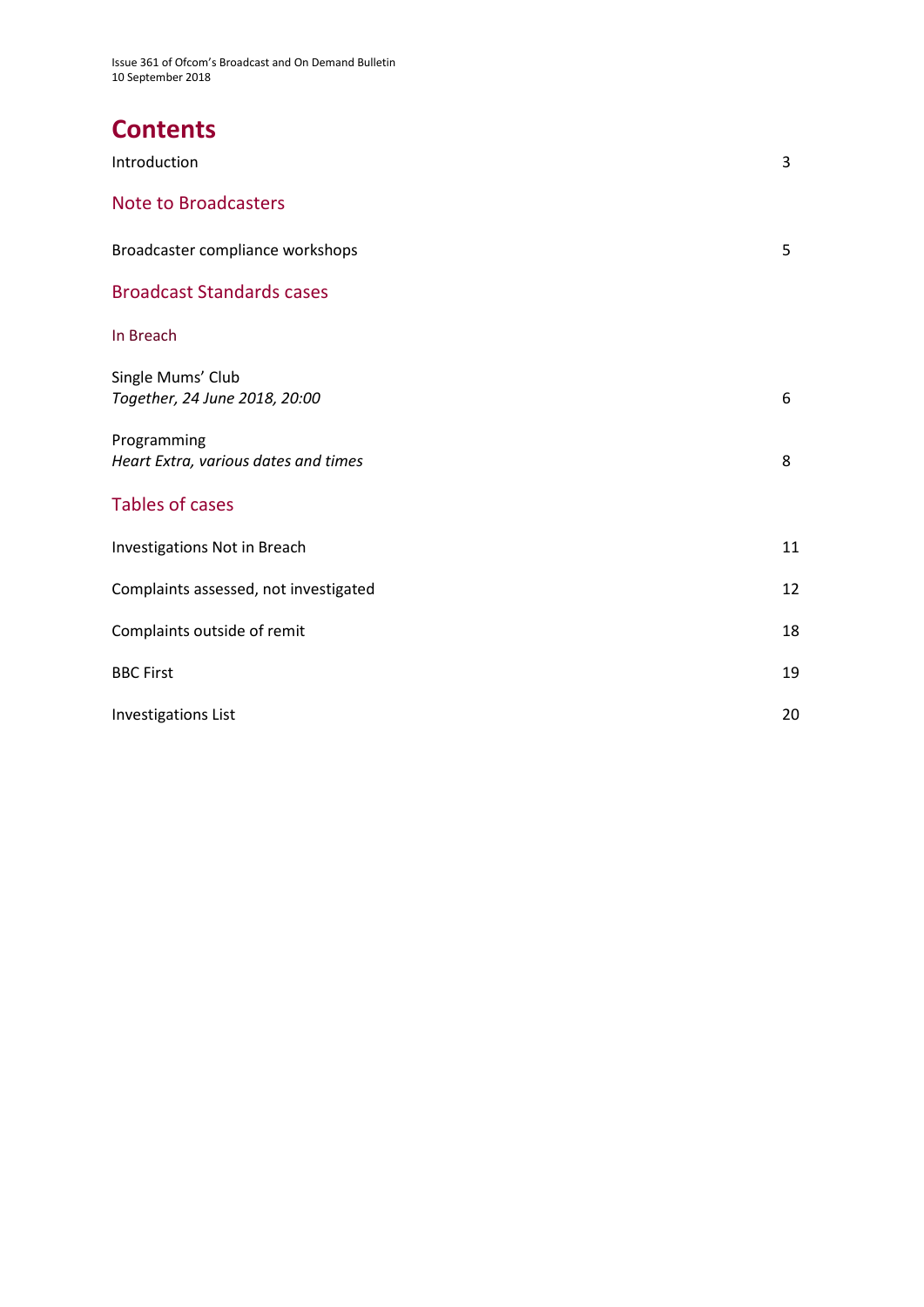# **Introduction**

Under the Communications Act 2003 ("the Act"), Ofcom has a duty to set standards for broadcast content to secure the standards objectives<sup>1</sup>. Ofcom also has a duty to ensure that On Demand Programme Services ("ODPS") comply with certain standards requirements set out in the  $Act^2$ .

Ofcom reflects these requirements in its codes and rules. The Broadcast and On Demand Bulletin reports on the outcome of Ofcom's investigations into alleged breaches of its codes and rules, as well as conditions with which broadcasters licensed by Ofcom are required to comply. The codes and rules include:

- a) [Ofcom's Broadcasting Code](http://stakeholders.ofcom.org.uk/broadcasting/broadcast-codes/broadcast-code/) ("the Code") for content broadcast on television and radio services licensed by Ofcom, and for content on the BBC's licence fee funded television, radio and on demand services.
- b) the [Code on the Scheduling of Television Advertising](https://www.ofcom.org.uk/__data/assets/pdf_file/0014/32162/costa-april-2016.pdf) ("COSTA"), containing rules on how much advertising and teleshopping may be scheduled on commercial television, how many breaks are allowed and when they may be taken.
- c) certain sections of th[e BCAP Code: the UK Code of Broadcast Advertising,](https://www.cap.org.uk/Advertising-Codes/Broadcast.aspx) for which Ofcom retains regulatory responsibility for television and radio services. These include:
	- the prohibition on 'political' advertising;
	- 'participation TV' advertising, e.g. long-form advertising predicated on premium rate telephone services – notably chat (including 'adult' chat), 'psychic' readings and dedicated quiz TV (Call TV quiz services); and
	- gambling, dating and 'message board' material where these are broadcast as advertising<sup>3</sup>.
- d) other conditions with which Ofcom licensed services must comply, such as requirements to pay fees and submit information required for Ofcom to carry out its statutory duties. Further information can be found on Ofcom's website for [television](http://licensing.ofcom.org.uk/tv-broadcast-licences/) and [radio](http://licensing.ofcom.org.uk/radio-broadcast-licensing/) licences.
- e) Ofcom's [Statutory Rules and Non-Binding Guidance for Providers of On-Demand](http://stakeholders.ofcom.org.uk/binaries/broadcast/on-demand/rules-guidance/rules_and_guidance.pdf)  [Programme Services](http://stakeholders.ofcom.org.uk/binaries/broadcast/on-demand/rules-guidance/rules_and_guidance.pdf) for editorial content on ODPS (apart from BBC ODPS). Ofcom considers sanctions for advertising content on ODPS referred to it by the Advertising Standards Authority ("ASA"), the co-regulator of ODPS for advertising, or may do so as a concurrent regulator.

[Other codes and requirements](http://stakeholders.ofcom.org.uk/broadcasting/broadcast-codes/) may also apply to broadcasters, depending on their circumstances. These include the requirements in the BBC Agreement, the Code on Television Access Services (which sets out how much subtitling, signing and audio description relevant licensees must provide), the Code on Electronic Programme Guides, the Code on Listed Events, and the Cross Promotion Code.

**.** 

<sup>&</sup>lt;sup>1</sup> The relevant legislation is set out in detail in Annex 1 of the Code.

<sup>&</sup>lt;sup>2</sup> The relevant legislation can be found at Part 4A of the Act.

<sup>&</sup>lt;sup>3</sup> BCAP and ASA continue to regulate conventional teleshopping content and spot advertising for these types of services where it is permitted. Ofcom remains responsible for statutory sanctions in all advertising cases.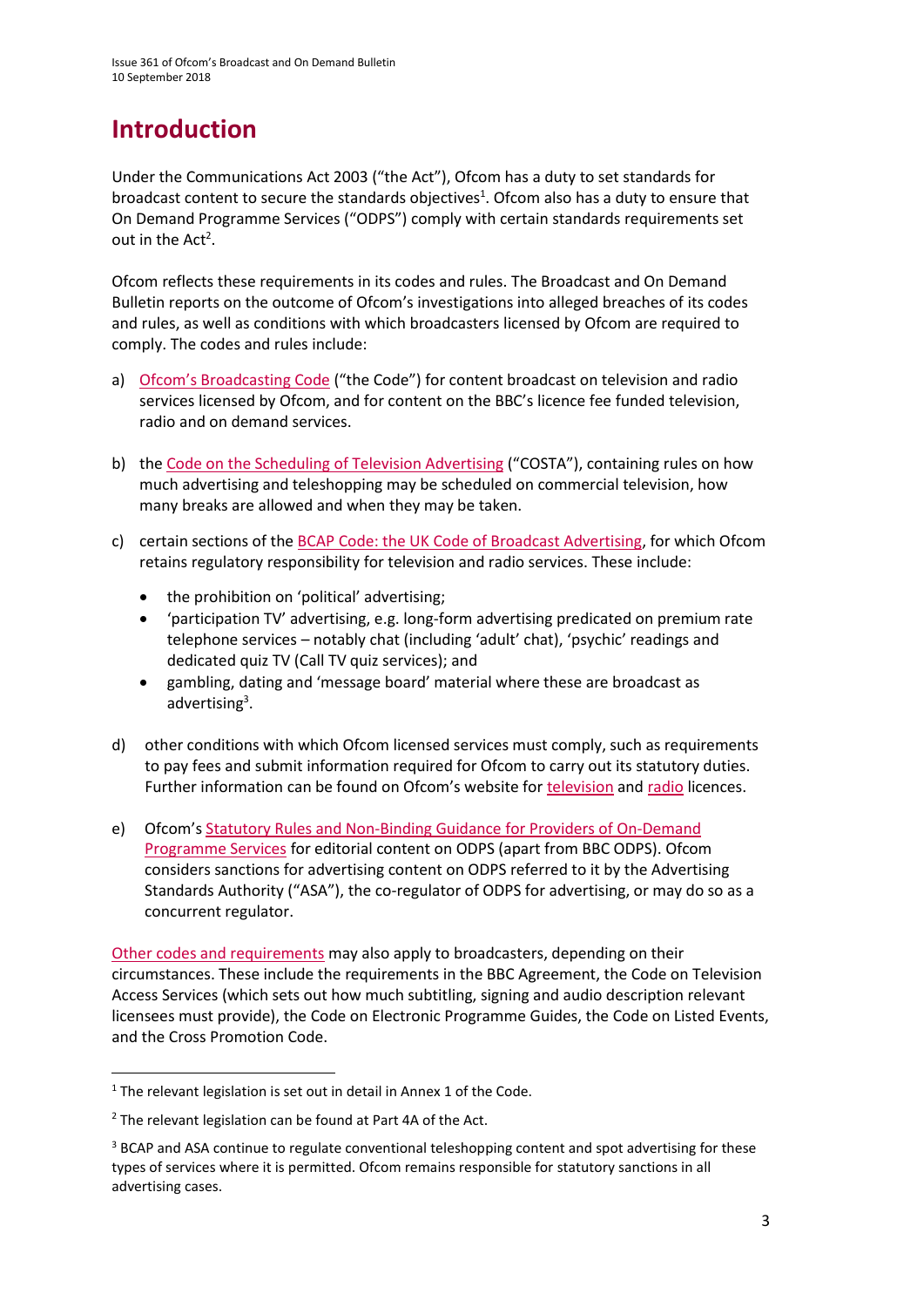**It is Ofcom's policy to describe fully television, radio and on demand content. Some of the language and descriptions used in Ofcom's Broadcast and On Demand Bulletin may therefore cause offence.**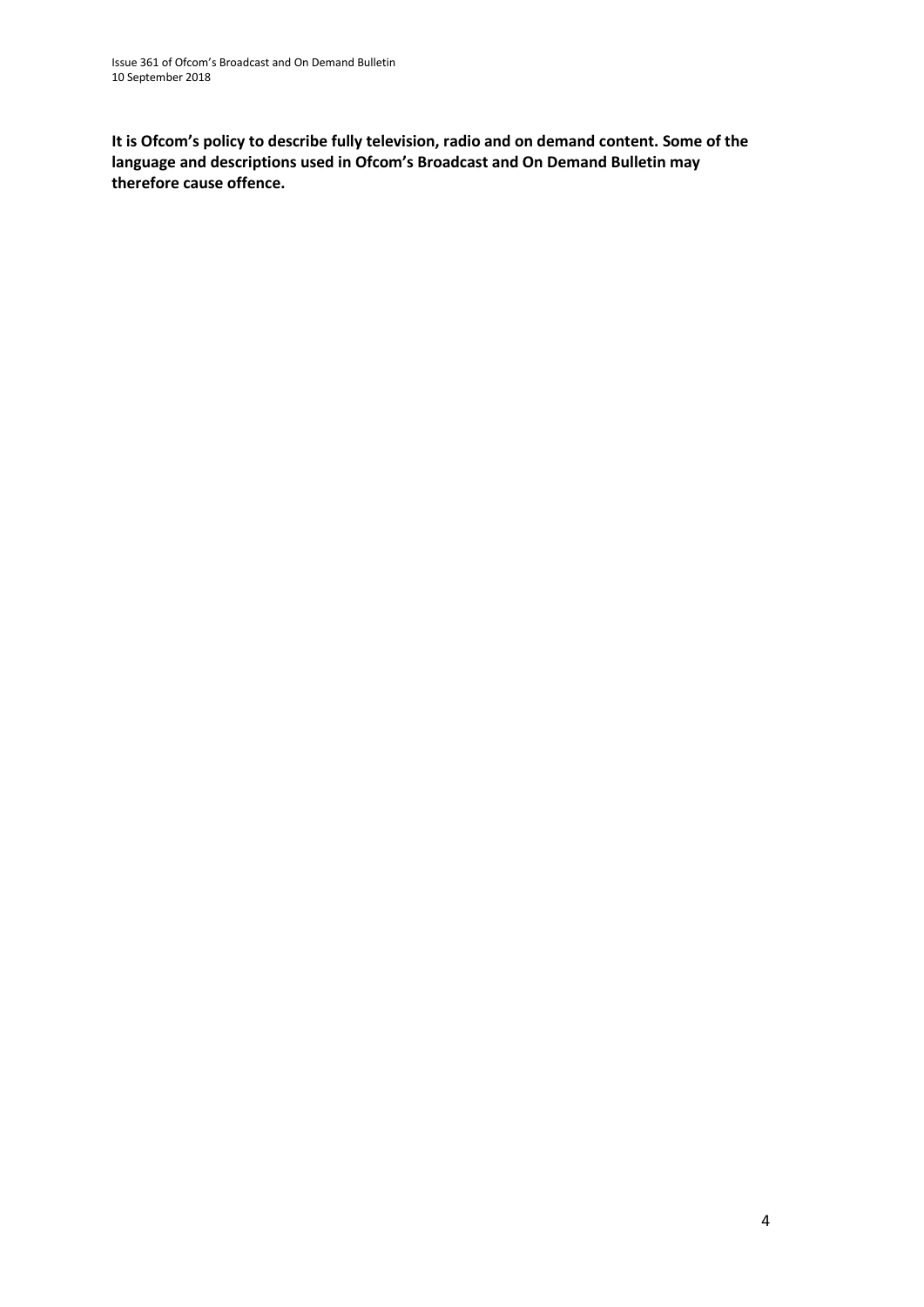### **Note to Broadcasters and On Demand Service Providers**

### **Broadcaster compliance workshops**

Ofcom has been considering how best to provide support to broadcasters to ensure they are fully aware of their obligations under their Ofcom licences.

Following a successful compliance workshop event at Ofcom's Birmingham office at the beginning of 2018, we are intending to hold three to four compliance workshops a year, principally at the various Ofcom offices across the UK.

Each workshop will be open to all Ofcom licensees (both TV and radio) in a given geographic area and members of Ofcom's Broadcast Licensing team and Standards and Audience Protection team will be present to answer any questions licensees may have. At the workshops, Ofcom staff will be able to provide general advice, but will not be able to give detailed compliance advice.

Ofcom will continue to undertake subject-specific workshops from time-to-time should the need arise, for example, before significant elections.

The next compliance workshop is due to take place in Ofcom's Edinburgh Office on 20 September 2018. Any Scottish licensees who wish to attend should contact Joy Wixley [\(joy.wixley@ofcom.org.uk\)](mailto:joy.wixley@ofcom.org.uk) if they have not already done so.

We intend to hold a further compliance workshop at our Warrington Office towards the end of 2018 and will be contacting licensees in the local area about this in due course.

For any general enquiries about these compliance workshops, please contact [OfcomStandardsTeam@ofcom.org.uk.](mailto:OfcomStandardsTeam@ofcom.org.uk)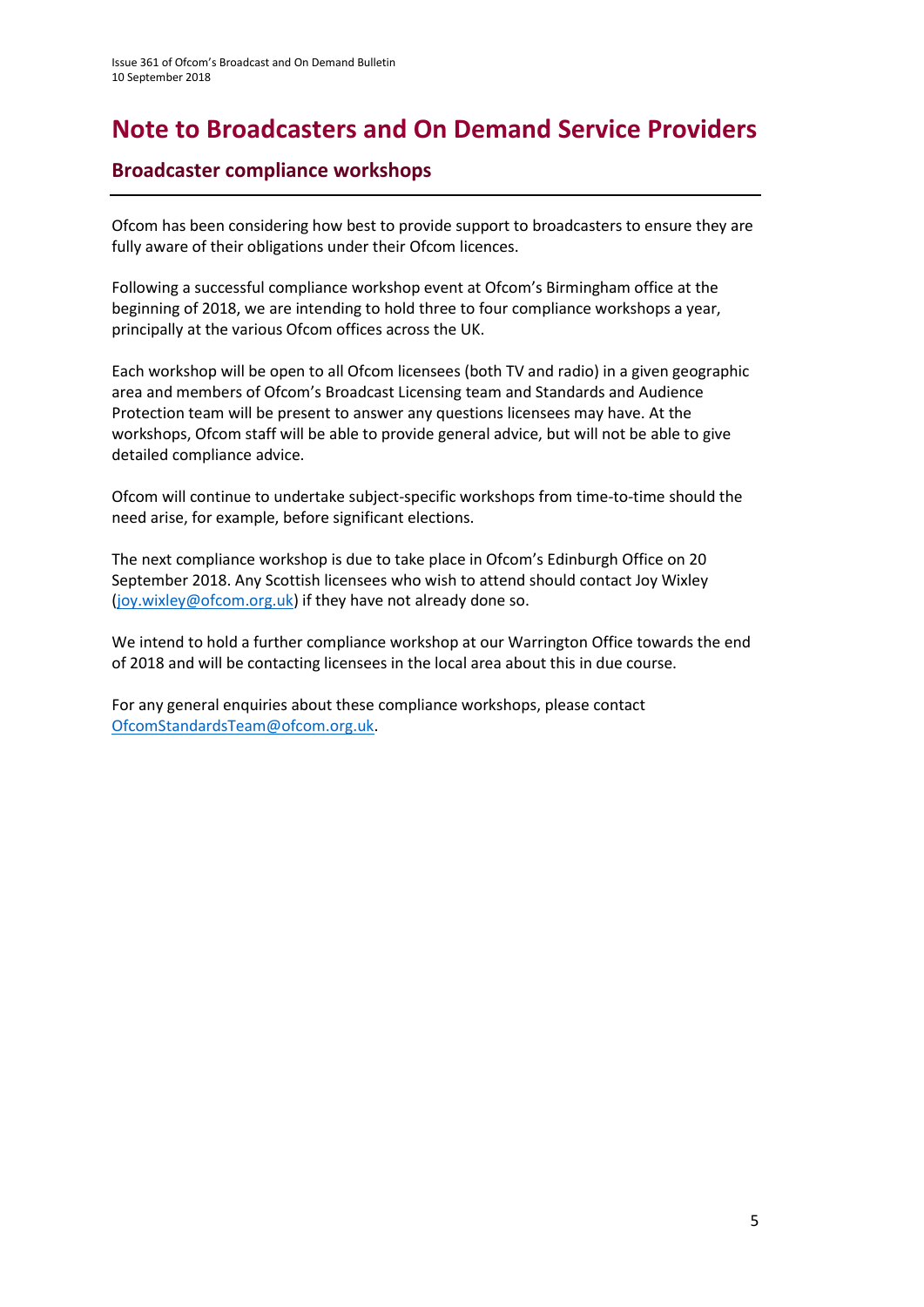# **Broadcast Standards cases**

In Breach

### **Single Mums' Club** *Together, 24 June 2018, 20:00*

#### **Introduction**

Together is a television channel broadcasting documentaries, reality and entertainment programming with a national and international community focus. The licence is held by The Community Channel ("the Community Channel" or "the Licensee").

Ofcom received a complaint that an episode of *Single Mums' Club* broadcast on the channel contained numerous examples of offensive language before the watershed.

*Single Mums' Club* explores the day to day issues faced by single mothers around the UK. This episode followed a community of mothers in Liverpool. During the episode there were nine clear uses of *"fuck"* and *"fucking"* for example, *"You never know, someone might get fucking lucky"; "fucking rat race"; "…you got that fucking job" and "If you cut my fucking hair off too much…".* There were also three uses of offensive language during the first two minutes of the programme where the language had been bleeped.

We considered the material raised potential issues under the following rule of the Code:

Rule 1.14: "The most offensive language must not be broadcast before the watershed".

Ofcom requested comments from the Licensee on how the programme complied with the above rule.

#### **Response**

The Licensee said that the broadcast of this episode at this time was "truly regrettable" and was the result of "human error". It added that the programme scheduling team entered incorrect data in the compliance notes and so the programme planner was not aware that the programme should only be broadcast after 9pm.

The Licensee said this was a one-off showing at 8pm, and it had no plans to re-broadcast *Single Mums' Club* again at this time. On being notified of the broadcast by Ofcom, the Community Channel said it had reviewed the compliance and post-watershed status of all its programme stock, viewer labelling and failsafe processes to ensure this does not happen again. The Licensee said it has rigorous compliance procedures in place which include detailed editorial and compliance guidelines, compliance escalation processes and compliance training with regular refresher sessions for all its staff.

The Community Channel said that "this is the first time in seven years – with approximately seventy-thousand broadcast hours – that we have had such an incident". It added that Together has a low child audience and this programme was unlikely to appeal to under viewers under the age of 18.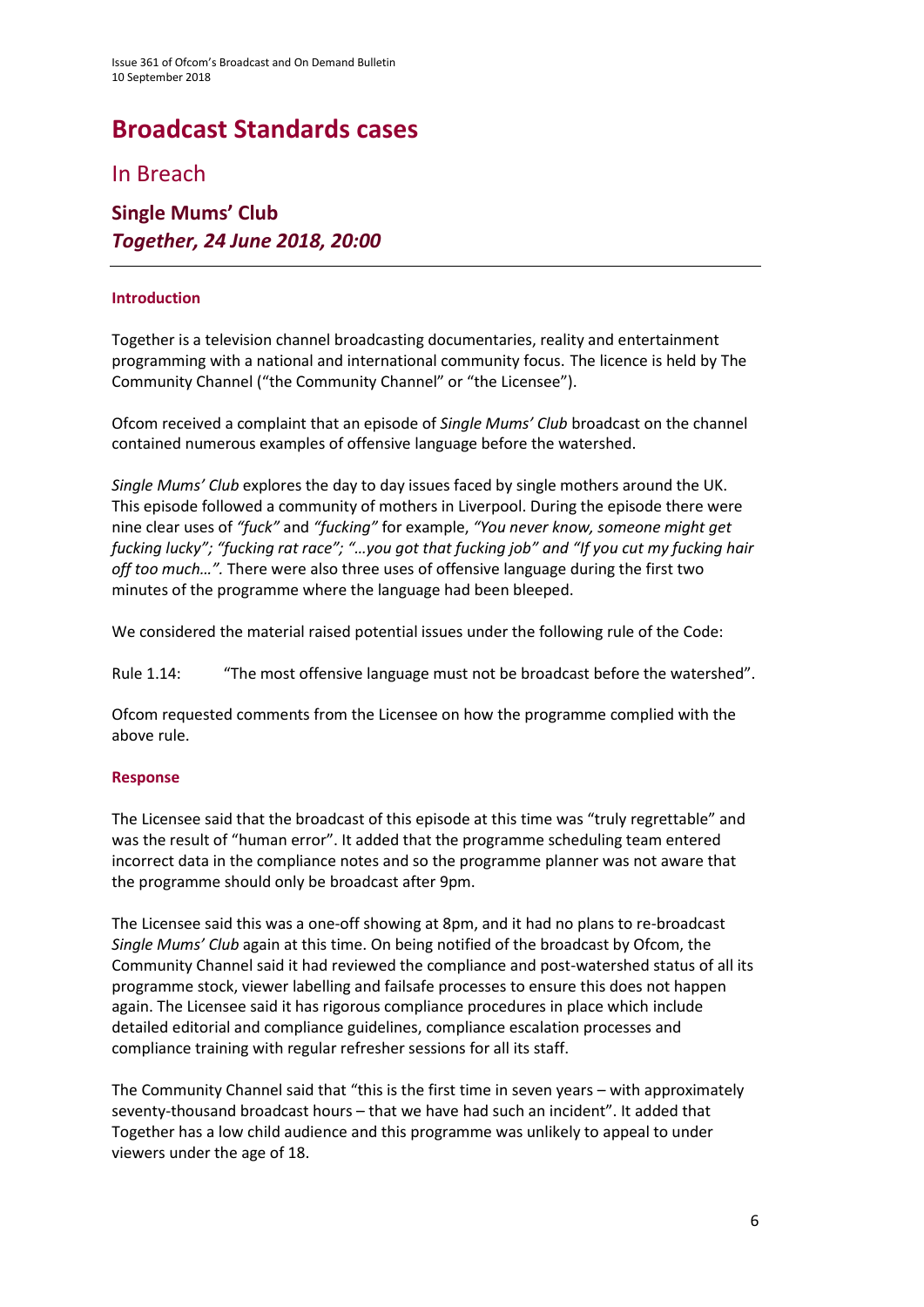With reference to Rule 1.14, the Community Channel argued the majority of the offensive language appeared in the second half of this programme and any examples in the first half of the programme had been bleeped, apart from one use of the word "shit". It said that the offensive language in the second half of the programme was used by a single contributor "…as a filler in her sentences (e.g. 'fucking macaroni cheese') rather than emphasising the swear word". The Licensee added that, in its view, the context of the programme focusing on the issues faced by single mothers "from all walks of life and experiences", might mitigate this content "to a degree".

#### **Decision**

Reflecting our duties under the Communications Act 2003, Section One of the Code requires that people under eighteen are protected from unsuitable material in programmes.

Rule 1.14 states that the most offensive language must not be broadcast before the watershed on television.

Ofcom's 2016 research<sup>1</sup> on offensive language clearly indicates that the word "fuck" and variations of it are considered by audiences to be among the most offensive language.

The Licensee argued that there was "only one use of the word shit" in the first 30 minutes of the programme and that other examples of offensive language in the first half of the programme had been bleeped.

While there were three occasions where offensive language had been bleeped, the programme included nine clear uses of "fuck" or "fucking" before the watershed, with one of these uses occurring within the first six minutes of the programme.

Therefore, our Decision is that the broadcast of this programme before the watershed was a clear breach of Rule 1.14.

#### **Breach of Rule 1.14**

**.** 

<sup>1</sup> On 30 September 2016, Ofcom published updated research in this area – *Attitudes to potentially offensive language and gestures on television and on radio – which is available at:* https://www.ofcom.org.uk/ data/assets/pdf\_file/0022/91624/OfcomOffensiveLanguage.pdf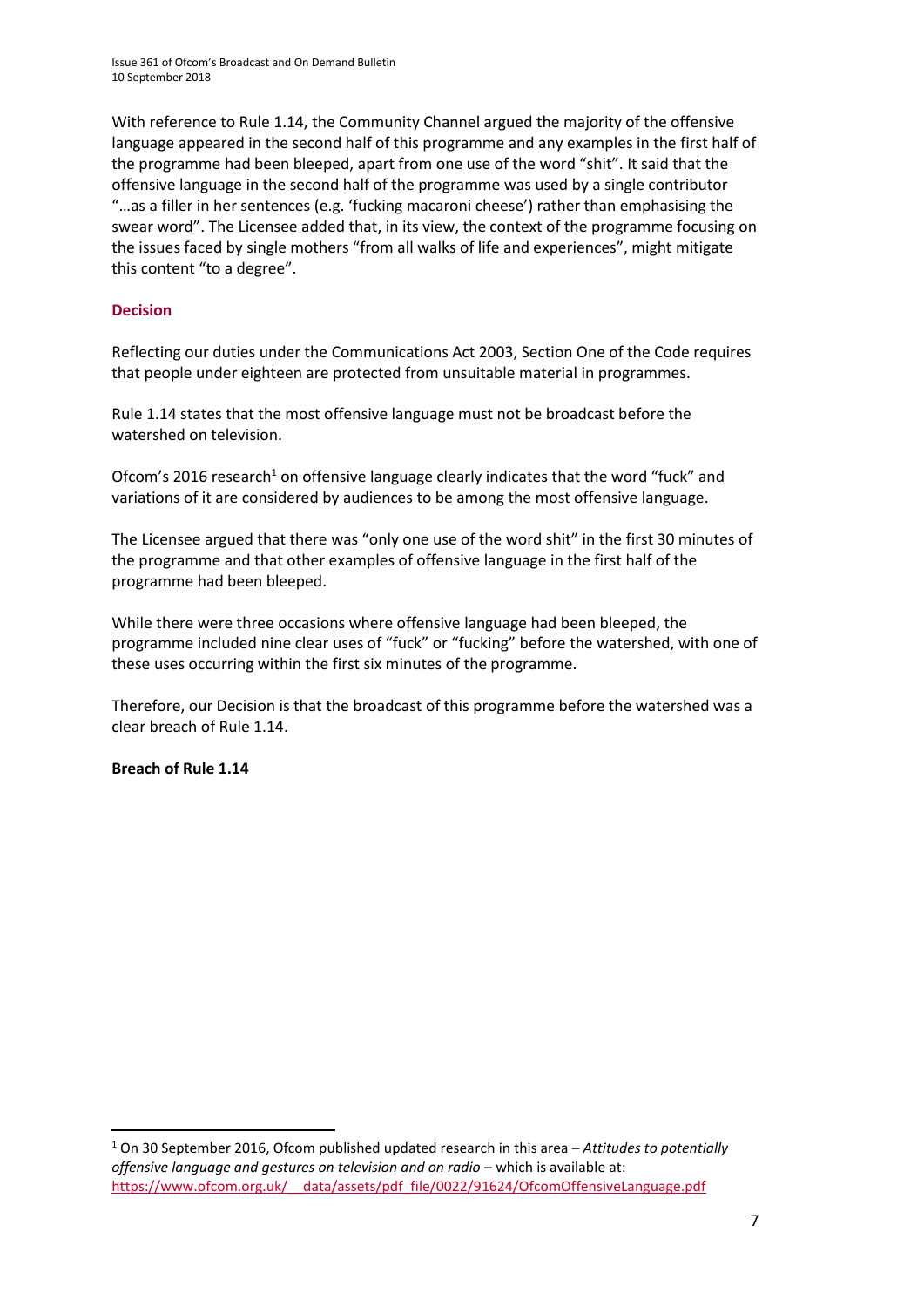### In Breach

### **Programming** *Heart Extra, various dates and times*

#### **Introduction**

Heart Extra is a national radio station that broadcasts on DAB. The licence for this service is held by Global Radio Limited ("Global" or "the Licensee").

Ofcom received a complaint about offensive language in the music track *All the Stars* by Kendrick Lamar. This track included one instance of the word "fuck" and one instance of the word "motherfucker". Following Ofcom's enquiry into this complaint, the Licensee confirmed that the track was played a total of seven times across the same week at the following dates and times:

- 14 June 2018, 11:24
- 16 June 2018, 09:26
- 17 June 2018, 11:24
- 18 June 2018, 13:26
- 19 June 2018, 11:24
- 20 June 2018, 09:24
- 22 June 2018, 10:24

On each occasion, the track was broadcast during the period between 09:00 and 16:00 when the station broadcasts only pop music with no presenters.

Ofcom considered that the use of this language in each case raised issues under Rule 2.3 of the Code. This states:

"In applying generally accepted standards broadcasters must ensure that material which may cause offence is justified by the context…".

We also considered that the broadcast of this language on Saturday 16 June 2018 at 09:26 and Sunday 17 June 2018 at 11:24 raised further issues under Rule 1.14 of the Code. This states:

"The most offensive language must not be broadcast…when children are particularly likely to be listening…".

Ofcom requested comments from the Licensee about how the relevant content complied with these rules.

#### **Response**

Global said that it had been alerted to the broadcast of offensive language in this track by a listener. It explained that the audio was then checked and the song removed from the station's schedules and databases. The station confirmed the explicit version of this track had not been aired after 22 June 2018.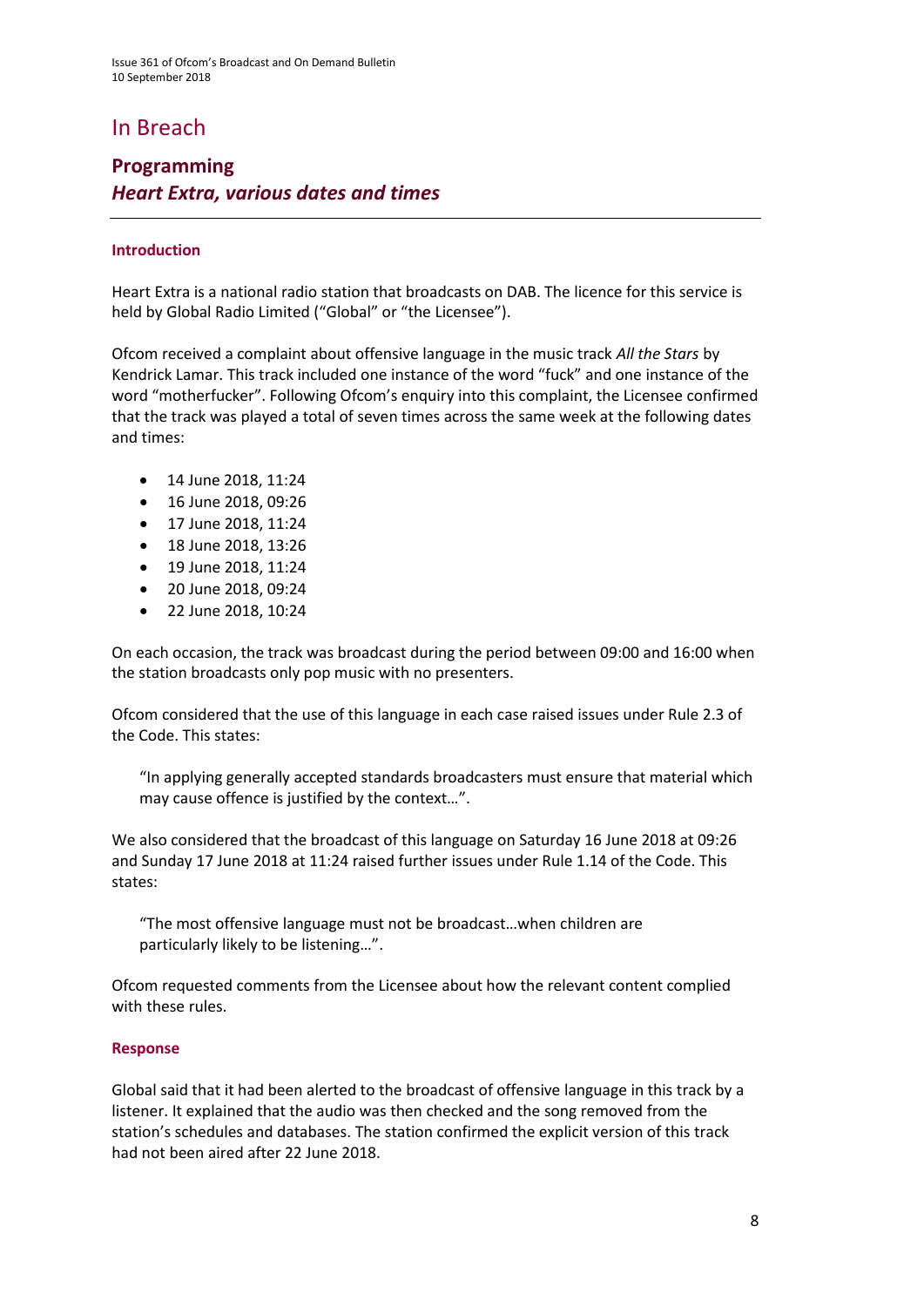The Licensee explained that it had investigated the issue and discovered that the track had been mistakenly attributed to a file for a different track. It said because the track was labelled incorrectly, staff had been unable to identify that it contained explicit language and this resulted in it being inadvertently played on Heart Extra on seven occasions during its daytime music-only programming.

It also outlined the actions that it said it had subsequently taken to prevent a recurrence of this issue:

- music programming staff have been retrained to reiterate the importance of the mandatory checks on adding or copying any song to the database;
- "…all explicit tracks from the station from which the tracks originated have now all been removed from the shared database"; and,
- "the producer responsible for the station will monitor automated music-only output more closely, with more frequent spot checks".

Global said that the latest RAJAR<sup>1</sup> figures for Heart Extra show that there are typically no children listening to the station between 09:00 and 13:30. The Licensee did, however, accept that the content of the lyrics exceeded the expectations of the audience of the station.

#### **Decision**

#### Rule 2.3

Reflecting our duties under the Communications Act 2003<sup>2</sup>, Section Two of the Code requires that generally accepted standards are applied to provide adequate protection for members of the public from the inclusion of offensive and harmful material in programmes.

Rule 2.3 requires broadcasters to ensure that the broadcast of potentially offensive material is justified by the context. Context includes for example: the editorial content of the programme, the service on which it is broadcast, the time of broadcast and the likely size and composition of the potential audience and the likely expectation of the audience.

Ofcom's research on offensive language<sup>3</sup> indicates that the words "fuck" and "motherfucker" are considered by audiences to be among the most offensive language. The use of the words in this case clearly had the potential to cause offence to the audience.

Ofcom therefore considered whether the content was justified by the context.

Our guidance on offensive language in radio<sup>4</sup> states that: "In reaching any decision about compliance with the Code, Ofcom will take into account the likely audience expectations of a particular radio station at the time of broadcast". In our view, the majority of listeners to a

 $\overline{\phantom{a}}$ <sup>1</sup> The Radio Joint Audience Research (RAJAR) is the official body in charge of measuring radio audiences in the UK.

<sup>2</sup> <http://www.legislation.gov.uk/ukpga/2003/21/section/319>

<sup>3</sup> <http://www.legislation.gov.uk/ukpga/2003/21/section/319>

<sup>&</sup>lt;sup>4</sup> https://www.ofcom.org.uk/ data/assets/pdf file/0014/40541/offensive-language.pdf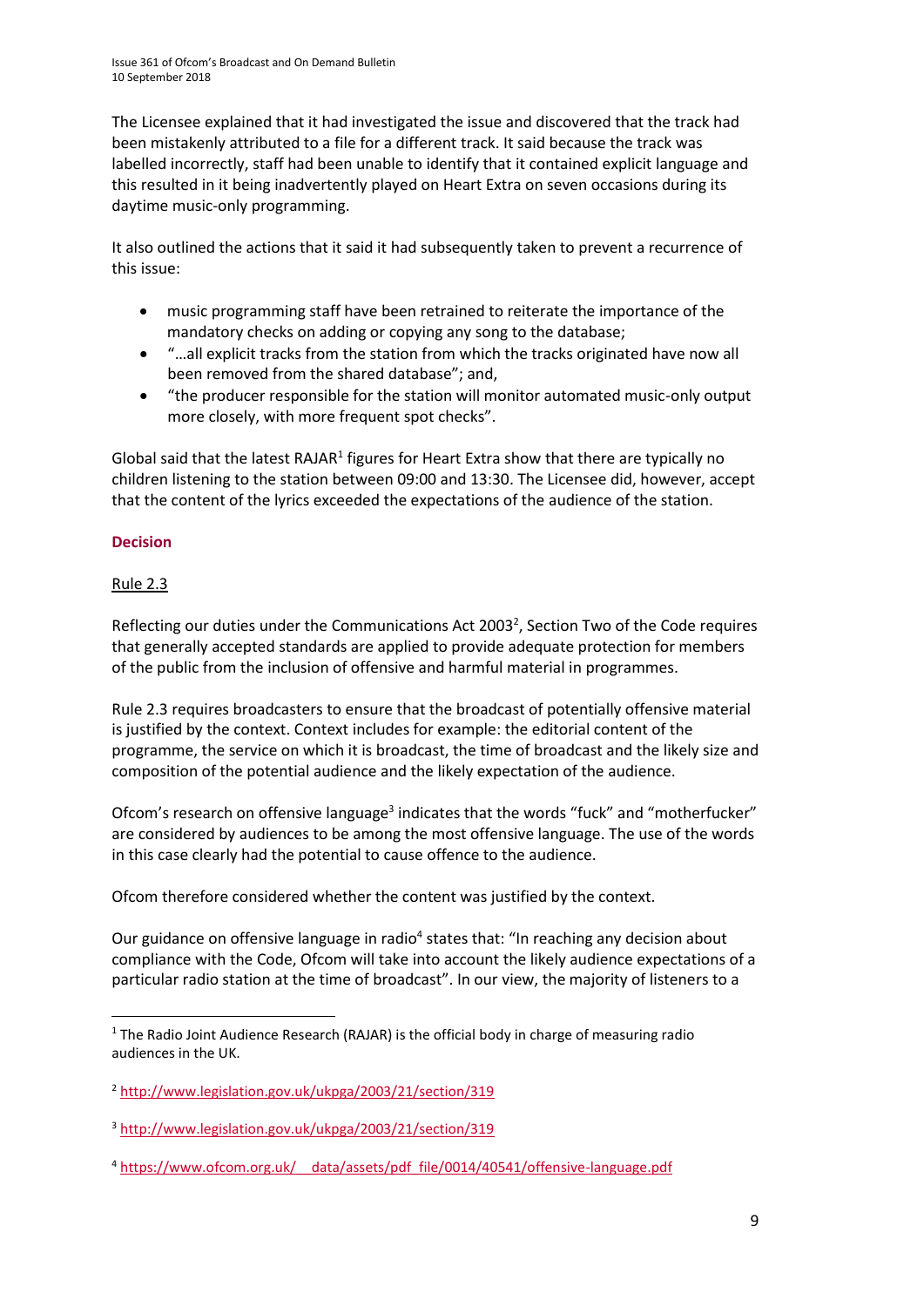mainstream station that plays pop music would be unlikely to expect the most offensive language to be broadcast during the morning and early afternoon. Therefore, our Decision is that these broadcasts were in breach of Rule 2.3 of the Code.

#### Rule 1.14

Section One of the Code requires that people under eighteen are protected from unsuitable material in programmes.

Rule 1.14 states that the most offensive language must not be broadcast on radio when children are particularly likely to be listening.

As described above, Ofcom's 2016 research on offensive language<sup>5</sup> makes clear that the words "fuck" and "motherfucker" are considered by audiences to be amongst the most offensive language.

The Code states that the phrase "when children are particularly likely to be listening" refers to "the school run and breakfast time, but might include other times". Ofcom's guidance on offensive language in radio<sup>6</sup> states that:

"broadcasters should have particular regard to broadcasting content at the following times: between 06:00 and 19:00 at weekends all year around…".

Two of these incidents occurred during the weekend (Saturday 16 June 2018 at 09:26 and Sunday 17 June 2018 at 11:24). On these occasions the most offensive language was broadcast at a time when children were particularly likely to be listening. We took account of the RAJAR figures provided by the Licensee and the steps it said it had taken to prevent a recurrence of this issue. However, our Decision is that Rule 1.14 was also breached on these two occasions.

#### **Breaches of Rules 1.14 and 2.3**

1

<sup>5</sup>[https://www.ofcom.org.uk/\\_\\_data/assets/pdf\\_file/0022/91624/OfcomOffensiveLanguage.pdf](https://www.ofcom.org.uk/__data/assets/pdf_file/0022/91624/OfcomOffensiveLanguage.pdf)

<sup>6</sup> <http://stakeholders.ofcom.org.uk/binaries/broadcast/guidance/831193/offensive-language.pdf>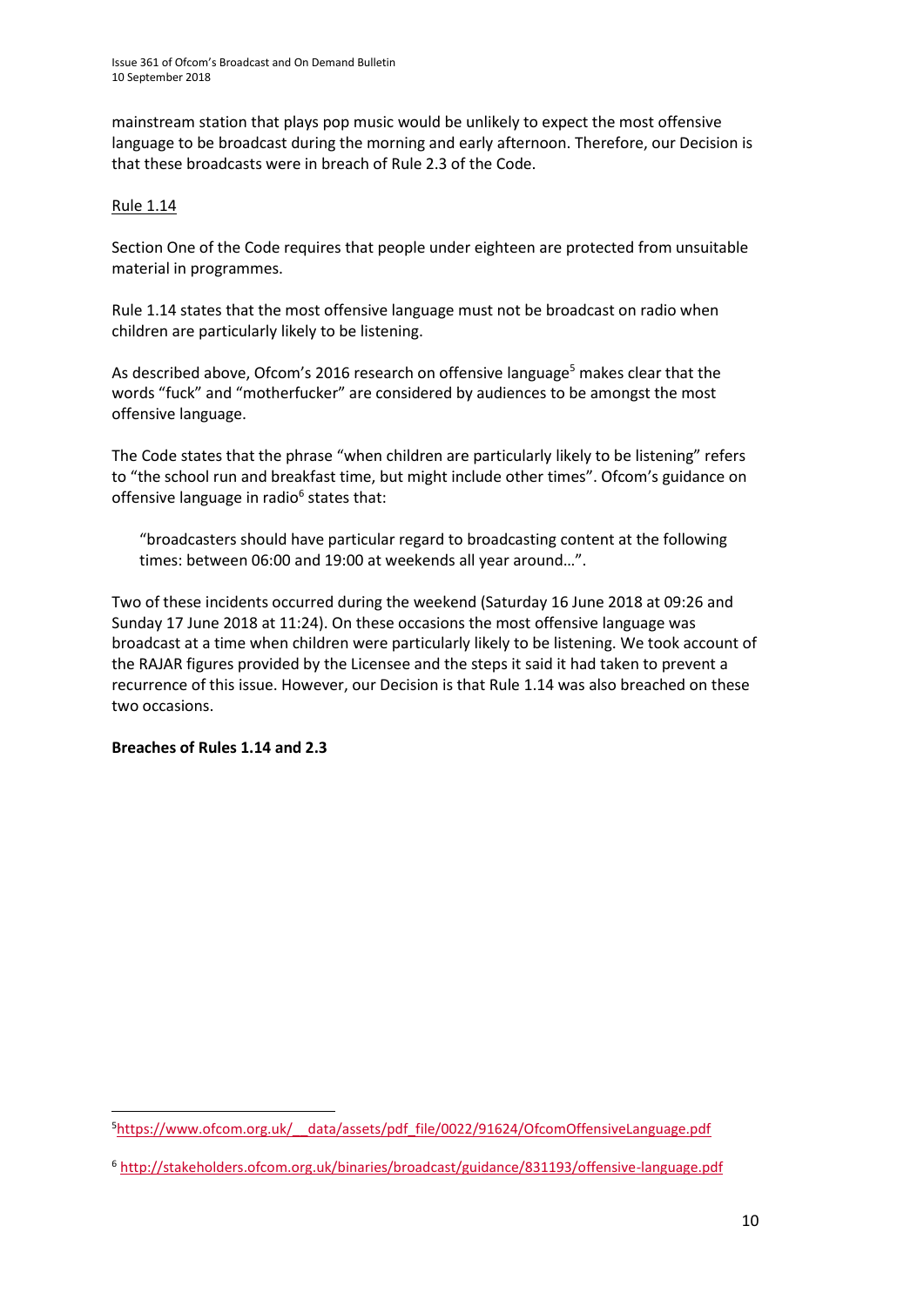# **Investigations Not in Breach**

Here are alphabetical lists of investigations that Ofcom has completed between 20 August and 2 September 2018 and decided that the broadcaster or service provider did not breach Ofcom's codes, rules, licence conditions or other regulatory requirements.

Investigations conducted under the Procedures for investigating breaches of content standards for television and radio

| Programme               | <b>Service</b>               | <b>Transmission</b><br>date | <b>Categories</b> |
|-------------------------|------------------------------|-----------------------------|-------------------|
| Advertising<br>minutage | HUM Europe and<br>Hum Masala | Various                     | Various           |

For more information about how Ofcom conducts investigations about content standards on television and radio programmes, go to:

https://www.ofcom.org.uk/ data/assets/pdf\_file/0020/55109/breaches-content[standards.pdf](https://www.ofcom.org.uk/__data/assets/pdf_file/0020/55109/breaches-content-standards.pdf)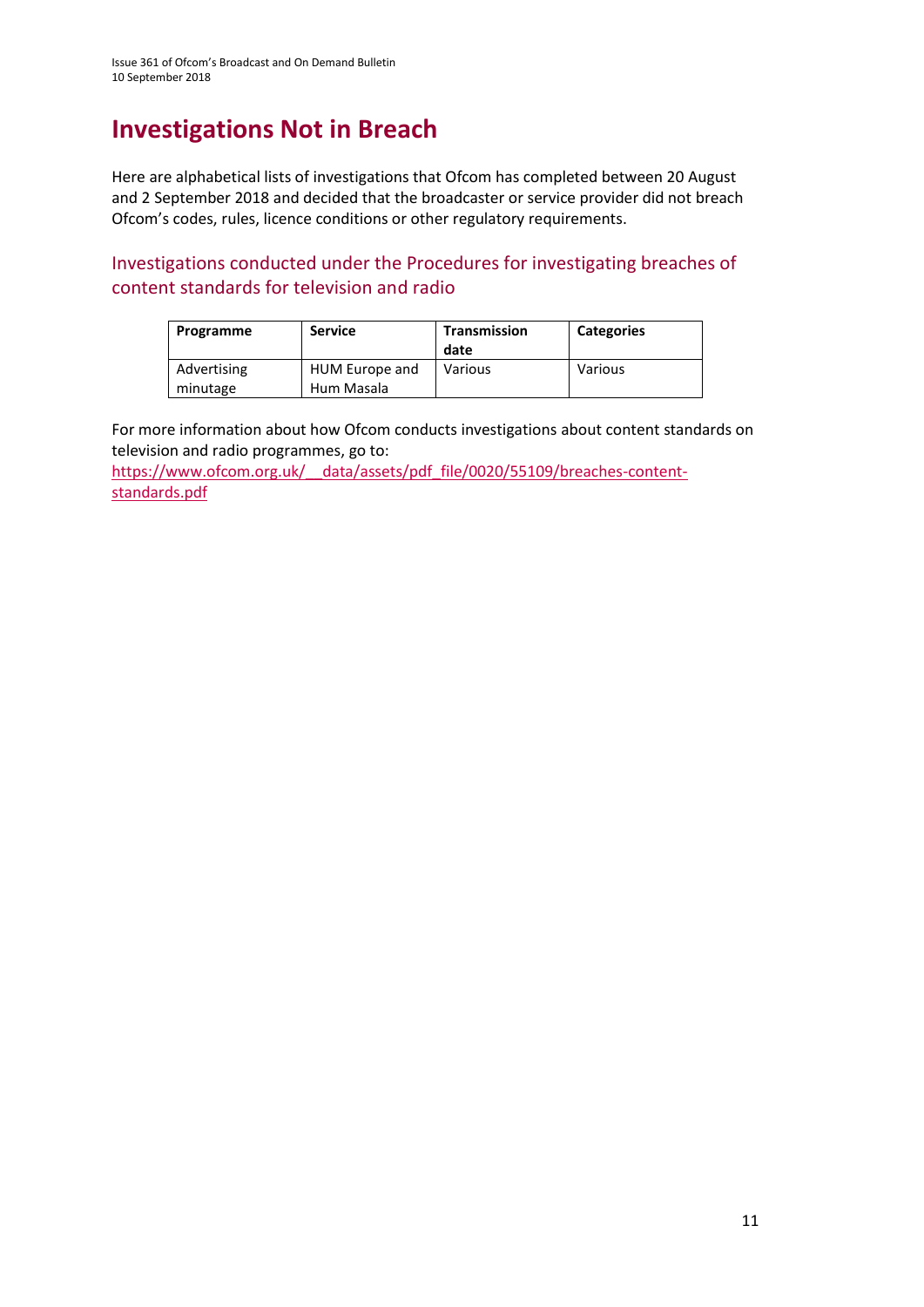# **Complaints assessed, not investigated**

Here are alphabetical lists of complaints that, after careful assessment, Ofcom has decided not to pursue between 20 August and 2 September 2018 because they did not raise issues warranting investigation.

### Complaints assessed under the Procedures for investigating breaches of content standards for television and radio

| Programme              | <b>Service</b>  | <b>Transmission Date</b> | <b>Categories</b>      | <b>Number of</b> |
|------------------------|-----------------|--------------------------|------------------------|------------------|
|                        |                 |                          |                        | complaints       |
| A Place in the Sun:    | 4Seven          | 12/08/2018               | Gender                 | $\mathbf{1}$     |
| Winter Sun             |                 |                          | discrimination/offence |                  |
| Beware: Britain        | 5Spike          | 13/08/2018               | Violence               | $\mathbf{1}$     |
| <b>Running Riot</b>    |                 |                          |                        |                  |
| Can't Pay? We'll Take  | 5Star           | 24/08/2018               | Generally accepted     | $\mathbf{1}$     |
| It Away!               |                 |                          | standards              |                  |
| Celebs on the Farm     | 5Star           | 22/08/2018               | Generally accepted     | $\mathbf{1}$     |
|                        |                 |                          | standards              |                  |
| Celebs on the Farm     | 5Star           | 27/08/2018               | Sexual material        | $\mathbf{1}$     |
| Dalziel and Pascoe     | Alibi           | 05/08/2018               | Offensive language     | $\mathbf{1}$     |
| Louis Theroux: Under   | <b>BBC Brit</b> | 26/07/2018               | Nudity                 | $\mathbf{1}$     |
| the Knife              |                 |                          |                        |                  |
| 8 Out of 10 Cats Does  | Channel 4       | 03/08/2018               | Offensive language     | $\mathbf{1}$     |
| Countdown              |                 |                          |                        |                  |
| 999: What's Your       | Channel 4       | 21/08/2018               | Age                    | $\overline{2}$   |
| Emergency?             |                 |                          | discrimination/offence |                  |
| <b>Channel 4 News</b>  | Channel 4       | 26/07/2018               | Due impartiality/bias  | 5                |
| <b>Channel 4 News</b>  | Channel 4       | 31/07/2018               | Generally accepted     | $\mathbf{1}$     |
|                        |                 |                          | standards              |                  |
| Channel 4 News         | Channel 4       | 22/08/2018               | Due accuracy           | $\mathbf{1}$     |
| Countdown              | Channel 4       | 03/08/2018               | Generally accepted     | $\overline{2}$   |
|                        |                 |                          | standards              |                  |
| Dispatches:            | Channel 4       | 30/07/2018               | Due impartiality/bias  | $\mathbf{1}$     |
| <b>Breastfeeding</b>   |                 |                          |                        |                  |
| Uncovered              |                 |                          |                        |                  |
| Dispatches:            | Channel 4       | 30/07/2018               | Generally accepted     | $\mathbf{1}$     |
| <b>Breastfeeding</b>   |                 |                          | standards              |                  |
| Uncovered              |                 |                          |                        |                  |
| Hollyoaks              | Channel 4       | 21/08/2018               | Scheduling             | $\mathbf{1}$     |
| Hollyoaks              | Channel 4       | 23/08/2018               | Materially misleading  | $\mathbf{1}$     |
| How to Get Rich Quick  | Channel 4       | 20/08/2018               | Offensive language     | $\mathbf{1}$     |
| Mama's Angel           | Channel 4       | 12/08/2018               | Animal welfare         | $\mathbf{1}$     |
| Manhunting with My     | Channel 4       | 21/08/2018               | Race                   | $\mathbf{1}$     |
| Mum                    |                 |                          | discrimination/offence |                  |
| Married at First Sight | Channel 4       | 15/02/2018               | Other                  | $\mathbf{1}$     |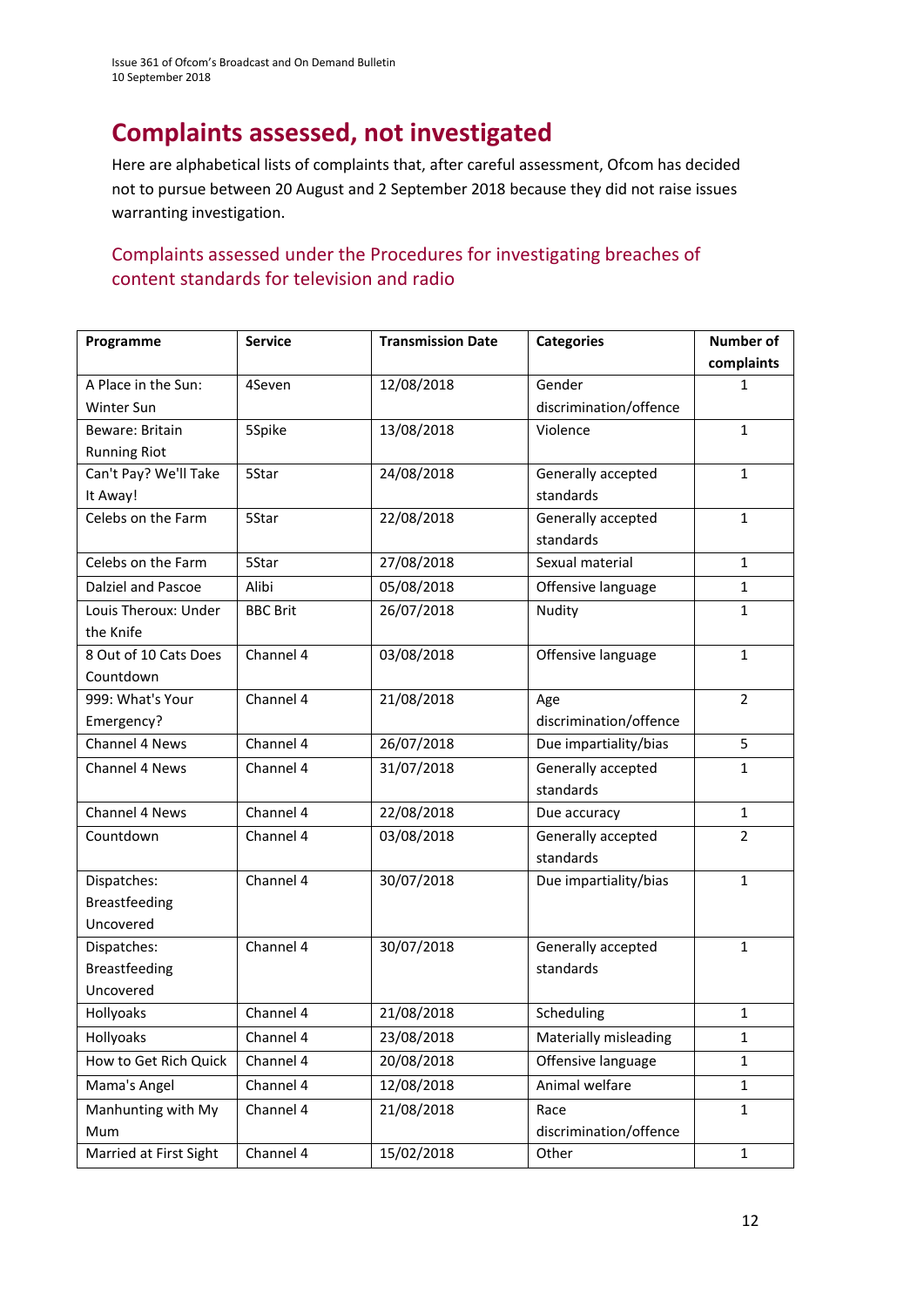| complaints<br>Channel 4<br>29/08/2018<br>Scheduling<br>Married to a<br>1<br>Paedophile (trailer)<br>Channel 4<br>25/08/2018<br><b>Naked Attraction</b><br>Nudity<br>6<br>Channel 4<br>28/08/2018<br>Generally accepted<br><b>Naked Attraction</b><br>$\mathbf{1}$<br>standards<br>Channel 4<br>28/08/2018<br><b>Naked Attraction</b><br>Nudity<br>$\mathbf{1}$<br>Channel 4<br>12/08/2018<br>Generally accepted<br>Sunday Brunch<br>$\mathbf{1}$<br>standards<br>$\overline{3}$<br>Channel 4<br>28/08/2018<br>The Great British Bake<br>Offensive language<br>Off<br>Channel 4<br>The Great British Bake<br>28/08/2018<br>Other<br>$\mathbf{1}$<br>Off<br>Channel 4<br>10/08/2018<br>Due impartiality/bias<br>The Last Leg<br>$\mathbf{1}$<br>10/08/2018<br>Generally accepted<br>Channel 4<br>The Last Leg<br>4<br>standards<br>Channel 4<br>17/08/2018<br>The Last Leg<br>Due impartiality/bias<br>$\mathbf{1}$<br>Channel 4<br>$\overline{2}$<br>Who is America?<br>20/08/2018<br>Generally accepted<br>standards<br>Channel 4<br>25/08/2018<br>World War Z (trailer)<br>Violence<br>$\mathbf{1}$<br>5 News Tonight<br>Channel 5<br>08/08/2018<br>Materially misleading<br>$\mathbf{1}$<br>Channel 5<br>Generally accepted<br>20/08/2018<br>Big Week at the Zoo<br>$\mathbf{1}$<br>standards<br>Can't Pay? We'll Take<br>Channel 5<br>04/08/2018<br>Generally accepted<br>$\mathbf{1}$<br>standards<br>It Away<br>Channel 5<br>Celebrity Big Brother<br>16/08/2018<br>Generally accepted<br>9<br>standards<br>Channel 5<br>17/08/2018<br>Celebrity Big Brother<br>$\overline{2}$<br>Generally accepted<br>standards<br>Channel 5<br>17/08/2018<br>Celebrity Big Brother<br>Offensive language<br>1<br>19/08/2018<br>Celebrity Big Brother<br>Channel 5<br>Generally accepted<br>39<br>standards<br>Channel 5<br>19/08/2018<br>Celebrity Big Brother<br>Race<br>13<br>discrimination/offence<br>Channel 5<br>20/08/2018<br>Celebrity Big Brother<br>Generally accepted<br>10<br>standards<br>Channel 5<br>21/08/2018<br>Celebrity Big Brother<br>Generally accepted<br>10<br>standards<br>Channel 5<br>22/08/2018<br>Celebrity Big Brother<br>Generally accepted<br>54<br>standards<br>Channel 5<br>23/08/2018<br>Celebrity Big Brother<br>Generally accepted<br>180<br>standards | Programme | <b>Service</b> | <b>Transmission Date</b> | <b>Categories</b> | <b>Number of</b> |
|-------------------------------------------------------------------------------------------------------------------------------------------------------------------------------------------------------------------------------------------------------------------------------------------------------------------------------------------------------------------------------------------------------------------------------------------------------------------------------------------------------------------------------------------------------------------------------------------------------------------------------------------------------------------------------------------------------------------------------------------------------------------------------------------------------------------------------------------------------------------------------------------------------------------------------------------------------------------------------------------------------------------------------------------------------------------------------------------------------------------------------------------------------------------------------------------------------------------------------------------------------------------------------------------------------------------------------------------------------------------------------------------------------------------------------------------------------------------------------------------------------------------------------------------------------------------------------------------------------------------------------------------------------------------------------------------------------------------------------------------------------------------------------------------------------------------------------------------------------------------------------------------------------------------------------------------------------------------------------------------------------------------------------------------------------------------------------------------------------------------------------------------------------------------------------------------------------------------------------------------------------------------------------------|-----------|----------------|--------------------------|-------------------|------------------|
|                                                                                                                                                                                                                                                                                                                                                                                                                                                                                                                                                                                                                                                                                                                                                                                                                                                                                                                                                                                                                                                                                                                                                                                                                                                                                                                                                                                                                                                                                                                                                                                                                                                                                                                                                                                                                                                                                                                                                                                                                                                                                                                                                                                                                                                                                     |           |                |                          |                   |                  |
|                                                                                                                                                                                                                                                                                                                                                                                                                                                                                                                                                                                                                                                                                                                                                                                                                                                                                                                                                                                                                                                                                                                                                                                                                                                                                                                                                                                                                                                                                                                                                                                                                                                                                                                                                                                                                                                                                                                                                                                                                                                                                                                                                                                                                                                                                     |           |                |                          |                   |                  |
|                                                                                                                                                                                                                                                                                                                                                                                                                                                                                                                                                                                                                                                                                                                                                                                                                                                                                                                                                                                                                                                                                                                                                                                                                                                                                                                                                                                                                                                                                                                                                                                                                                                                                                                                                                                                                                                                                                                                                                                                                                                                                                                                                                                                                                                                                     |           |                |                          |                   |                  |
|                                                                                                                                                                                                                                                                                                                                                                                                                                                                                                                                                                                                                                                                                                                                                                                                                                                                                                                                                                                                                                                                                                                                                                                                                                                                                                                                                                                                                                                                                                                                                                                                                                                                                                                                                                                                                                                                                                                                                                                                                                                                                                                                                                                                                                                                                     |           |                |                          |                   |                  |
|                                                                                                                                                                                                                                                                                                                                                                                                                                                                                                                                                                                                                                                                                                                                                                                                                                                                                                                                                                                                                                                                                                                                                                                                                                                                                                                                                                                                                                                                                                                                                                                                                                                                                                                                                                                                                                                                                                                                                                                                                                                                                                                                                                                                                                                                                     |           |                |                          |                   |                  |
|                                                                                                                                                                                                                                                                                                                                                                                                                                                                                                                                                                                                                                                                                                                                                                                                                                                                                                                                                                                                                                                                                                                                                                                                                                                                                                                                                                                                                                                                                                                                                                                                                                                                                                                                                                                                                                                                                                                                                                                                                                                                                                                                                                                                                                                                                     |           |                |                          |                   |                  |
|                                                                                                                                                                                                                                                                                                                                                                                                                                                                                                                                                                                                                                                                                                                                                                                                                                                                                                                                                                                                                                                                                                                                                                                                                                                                                                                                                                                                                                                                                                                                                                                                                                                                                                                                                                                                                                                                                                                                                                                                                                                                                                                                                                                                                                                                                     |           |                |                          |                   |                  |
|                                                                                                                                                                                                                                                                                                                                                                                                                                                                                                                                                                                                                                                                                                                                                                                                                                                                                                                                                                                                                                                                                                                                                                                                                                                                                                                                                                                                                                                                                                                                                                                                                                                                                                                                                                                                                                                                                                                                                                                                                                                                                                                                                                                                                                                                                     |           |                |                          |                   |                  |
|                                                                                                                                                                                                                                                                                                                                                                                                                                                                                                                                                                                                                                                                                                                                                                                                                                                                                                                                                                                                                                                                                                                                                                                                                                                                                                                                                                                                                                                                                                                                                                                                                                                                                                                                                                                                                                                                                                                                                                                                                                                                                                                                                                                                                                                                                     |           |                |                          |                   |                  |
|                                                                                                                                                                                                                                                                                                                                                                                                                                                                                                                                                                                                                                                                                                                                                                                                                                                                                                                                                                                                                                                                                                                                                                                                                                                                                                                                                                                                                                                                                                                                                                                                                                                                                                                                                                                                                                                                                                                                                                                                                                                                                                                                                                                                                                                                                     |           |                |                          |                   |                  |
|                                                                                                                                                                                                                                                                                                                                                                                                                                                                                                                                                                                                                                                                                                                                                                                                                                                                                                                                                                                                                                                                                                                                                                                                                                                                                                                                                                                                                                                                                                                                                                                                                                                                                                                                                                                                                                                                                                                                                                                                                                                                                                                                                                                                                                                                                     |           |                |                          |                   |                  |
|                                                                                                                                                                                                                                                                                                                                                                                                                                                                                                                                                                                                                                                                                                                                                                                                                                                                                                                                                                                                                                                                                                                                                                                                                                                                                                                                                                                                                                                                                                                                                                                                                                                                                                                                                                                                                                                                                                                                                                                                                                                                                                                                                                                                                                                                                     |           |                |                          |                   |                  |
|                                                                                                                                                                                                                                                                                                                                                                                                                                                                                                                                                                                                                                                                                                                                                                                                                                                                                                                                                                                                                                                                                                                                                                                                                                                                                                                                                                                                                                                                                                                                                                                                                                                                                                                                                                                                                                                                                                                                                                                                                                                                                                                                                                                                                                                                                     |           |                |                          |                   |                  |
|                                                                                                                                                                                                                                                                                                                                                                                                                                                                                                                                                                                                                                                                                                                                                                                                                                                                                                                                                                                                                                                                                                                                                                                                                                                                                                                                                                                                                                                                                                                                                                                                                                                                                                                                                                                                                                                                                                                                                                                                                                                                                                                                                                                                                                                                                     |           |                |                          |                   |                  |
|                                                                                                                                                                                                                                                                                                                                                                                                                                                                                                                                                                                                                                                                                                                                                                                                                                                                                                                                                                                                                                                                                                                                                                                                                                                                                                                                                                                                                                                                                                                                                                                                                                                                                                                                                                                                                                                                                                                                                                                                                                                                                                                                                                                                                                                                                     |           |                |                          |                   |                  |
|                                                                                                                                                                                                                                                                                                                                                                                                                                                                                                                                                                                                                                                                                                                                                                                                                                                                                                                                                                                                                                                                                                                                                                                                                                                                                                                                                                                                                                                                                                                                                                                                                                                                                                                                                                                                                                                                                                                                                                                                                                                                                                                                                                                                                                                                                     |           |                |                          |                   |                  |
|                                                                                                                                                                                                                                                                                                                                                                                                                                                                                                                                                                                                                                                                                                                                                                                                                                                                                                                                                                                                                                                                                                                                                                                                                                                                                                                                                                                                                                                                                                                                                                                                                                                                                                                                                                                                                                                                                                                                                                                                                                                                                                                                                                                                                                                                                     |           |                |                          |                   |                  |
|                                                                                                                                                                                                                                                                                                                                                                                                                                                                                                                                                                                                                                                                                                                                                                                                                                                                                                                                                                                                                                                                                                                                                                                                                                                                                                                                                                                                                                                                                                                                                                                                                                                                                                                                                                                                                                                                                                                                                                                                                                                                                                                                                                                                                                                                                     |           |                |                          |                   |                  |
|                                                                                                                                                                                                                                                                                                                                                                                                                                                                                                                                                                                                                                                                                                                                                                                                                                                                                                                                                                                                                                                                                                                                                                                                                                                                                                                                                                                                                                                                                                                                                                                                                                                                                                                                                                                                                                                                                                                                                                                                                                                                                                                                                                                                                                                                                     |           |                |                          |                   |                  |
|                                                                                                                                                                                                                                                                                                                                                                                                                                                                                                                                                                                                                                                                                                                                                                                                                                                                                                                                                                                                                                                                                                                                                                                                                                                                                                                                                                                                                                                                                                                                                                                                                                                                                                                                                                                                                                                                                                                                                                                                                                                                                                                                                                                                                                                                                     |           |                |                          |                   |                  |
|                                                                                                                                                                                                                                                                                                                                                                                                                                                                                                                                                                                                                                                                                                                                                                                                                                                                                                                                                                                                                                                                                                                                                                                                                                                                                                                                                                                                                                                                                                                                                                                                                                                                                                                                                                                                                                                                                                                                                                                                                                                                                                                                                                                                                                                                                     |           |                |                          |                   |                  |
|                                                                                                                                                                                                                                                                                                                                                                                                                                                                                                                                                                                                                                                                                                                                                                                                                                                                                                                                                                                                                                                                                                                                                                                                                                                                                                                                                                                                                                                                                                                                                                                                                                                                                                                                                                                                                                                                                                                                                                                                                                                                                                                                                                                                                                                                                     |           |                |                          |                   |                  |
|                                                                                                                                                                                                                                                                                                                                                                                                                                                                                                                                                                                                                                                                                                                                                                                                                                                                                                                                                                                                                                                                                                                                                                                                                                                                                                                                                                                                                                                                                                                                                                                                                                                                                                                                                                                                                                                                                                                                                                                                                                                                                                                                                                                                                                                                                     |           |                |                          |                   |                  |
|                                                                                                                                                                                                                                                                                                                                                                                                                                                                                                                                                                                                                                                                                                                                                                                                                                                                                                                                                                                                                                                                                                                                                                                                                                                                                                                                                                                                                                                                                                                                                                                                                                                                                                                                                                                                                                                                                                                                                                                                                                                                                                                                                                                                                                                                                     |           |                |                          |                   |                  |
|                                                                                                                                                                                                                                                                                                                                                                                                                                                                                                                                                                                                                                                                                                                                                                                                                                                                                                                                                                                                                                                                                                                                                                                                                                                                                                                                                                                                                                                                                                                                                                                                                                                                                                                                                                                                                                                                                                                                                                                                                                                                                                                                                                                                                                                                                     |           |                |                          |                   |                  |
|                                                                                                                                                                                                                                                                                                                                                                                                                                                                                                                                                                                                                                                                                                                                                                                                                                                                                                                                                                                                                                                                                                                                                                                                                                                                                                                                                                                                                                                                                                                                                                                                                                                                                                                                                                                                                                                                                                                                                                                                                                                                                                                                                                                                                                                                                     |           |                |                          |                   |                  |
|                                                                                                                                                                                                                                                                                                                                                                                                                                                                                                                                                                                                                                                                                                                                                                                                                                                                                                                                                                                                                                                                                                                                                                                                                                                                                                                                                                                                                                                                                                                                                                                                                                                                                                                                                                                                                                                                                                                                                                                                                                                                                                                                                                                                                                                                                     |           |                |                          |                   |                  |
|                                                                                                                                                                                                                                                                                                                                                                                                                                                                                                                                                                                                                                                                                                                                                                                                                                                                                                                                                                                                                                                                                                                                                                                                                                                                                                                                                                                                                                                                                                                                                                                                                                                                                                                                                                                                                                                                                                                                                                                                                                                                                                                                                                                                                                                                                     |           |                |                          |                   |                  |
|                                                                                                                                                                                                                                                                                                                                                                                                                                                                                                                                                                                                                                                                                                                                                                                                                                                                                                                                                                                                                                                                                                                                                                                                                                                                                                                                                                                                                                                                                                                                                                                                                                                                                                                                                                                                                                                                                                                                                                                                                                                                                                                                                                                                                                                                                     |           |                |                          |                   |                  |
|                                                                                                                                                                                                                                                                                                                                                                                                                                                                                                                                                                                                                                                                                                                                                                                                                                                                                                                                                                                                                                                                                                                                                                                                                                                                                                                                                                                                                                                                                                                                                                                                                                                                                                                                                                                                                                                                                                                                                                                                                                                                                                                                                                                                                                                                                     |           |                |                          |                   |                  |
|                                                                                                                                                                                                                                                                                                                                                                                                                                                                                                                                                                                                                                                                                                                                                                                                                                                                                                                                                                                                                                                                                                                                                                                                                                                                                                                                                                                                                                                                                                                                                                                                                                                                                                                                                                                                                                                                                                                                                                                                                                                                                                                                                                                                                                                                                     |           |                |                          |                   |                  |
|                                                                                                                                                                                                                                                                                                                                                                                                                                                                                                                                                                                                                                                                                                                                                                                                                                                                                                                                                                                                                                                                                                                                                                                                                                                                                                                                                                                                                                                                                                                                                                                                                                                                                                                                                                                                                                                                                                                                                                                                                                                                                                                                                                                                                                                                                     |           |                |                          |                   |                  |
|                                                                                                                                                                                                                                                                                                                                                                                                                                                                                                                                                                                                                                                                                                                                                                                                                                                                                                                                                                                                                                                                                                                                                                                                                                                                                                                                                                                                                                                                                                                                                                                                                                                                                                                                                                                                                                                                                                                                                                                                                                                                                                                                                                                                                                                                                     |           |                |                          |                   |                  |
|                                                                                                                                                                                                                                                                                                                                                                                                                                                                                                                                                                                                                                                                                                                                                                                                                                                                                                                                                                                                                                                                                                                                                                                                                                                                                                                                                                                                                                                                                                                                                                                                                                                                                                                                                                                                                                                                                                                                                                                                                                                                                                                                                                                                                                                                                     |           |                |                          |                   |                  |
|                                                                                                                                                                                                                                                                                                                                                                                                                                                                                                                                                                                                                                                                                                                                                                                                                                                                                                                                                                                                                                                                                                                                                                                                                                                                                                                                                                                                                                                                                                                                                                                                                                                                                                                                                                                                                                                                                                                                                                                                                                                                                                                                                                                                                                                                                     |           |                |                          |                   |                  |
|                                                                                                                                                                                                                                                                                                                                                                                                                                                                                                                                                                                                                                                                                                                                                                                                                                                                                                                                                                                                                                                                                                                                                                                                                                                                                                                                                                                                                                                                                                                                                                                                                                                                                                                                                                                                                                                                                                                                                                                                                                                                                                                                                                                                                                                                                     |           |                |                          |                   |                  |
|                                                                                                                                                                                                                                                                                                                                                                                                                                                                                                                                                                                                                                                                                                                                                                                                                                                                                                                                                                                                                                                                                                                                                                                                                                                                                                                                                                                                                                                                                                                                                                                                                                                                                                                                                                                                                                                                                                                                                                                                                                                                                                                                                                                                                                                                                     |           |                |                          |                   |                  |
|                                                                                                                                                                                                                                                                                                                                                                                                                                                                                                                                                                                                                                                                                                                                                                                                                                                                                                                                                                                                                                                                                                                                                                                                                                                                                                                                                                                                                                                                                                                                                                                                                                                                                                                                                                                                                                                                                                                                                                                                                                                                                                                                                                                                                                                                                     |           |                |                          |                   |                  |
|                                                                                                                                                                                                                                                                                                                                                                                                                                                                                                                                                                                                                                                                                                                                                                                                                                                                                                                                                                                                                                                                                                                                                                                                                                                                                                                                                                                                                                                                                                                                                                                                                                                                                                                                                                                                                                                                                                                                                                                                                                                                                                                                                                                                                                                                                     |           |                |                          |                   |                  |
|                                                                                                                                                                                                                                                                                                                                                                                                                                                                                                                                                                                                                                                                                                                                                                                                                                                                                                                                                                                                                                                                                                                                                                                                                                                                                                                                                                                                                                                                                                                                                                                                                                                                                                                                                                                                                                                                                                                                                                                                                                                                                                                                                                                                                                                                                     |           |                |                          |                   |                  |
| Channel 5<br>24/08/2018<br>Celebrity Big Brother<br>Generally accepted<br>$\mathbf{1}$                                                                                                                                                                                                                                                                                                                                                                                                                                                                                                                                                                                                                                                                                                                                                                                                                                                                                                                                                                                                                                                                                                                                                                                                                                                                                                                                                                                                                                                                                                                                                                                                                                                                                                                                                                                                                                                                                                                                                                                                                                                                                                                                                                                              |           |                |                          |                   |                  |
| standards                                                                                                                                                                                                                                                                                                                                                                                                                                                                                                                                                                                                                                                                                                                                                                                                                                                                                                                                                                                                                                                                                                                                                                                                                                                                                                                                                                                                                                                                                                                                                                                                                                                                                                                                                                                                                                                                                                                                                                                                                                                                                                                                                                                                                                                                           |           |                |                          |                   |                  |
| Channel 5<br>27/08/2018<br>Celebrity Big Brother<br>$\overline{7}$<br>Gender                                                                                                                                                                                                                                                                                                                                                                                                                                                                                                                                                                                                                                                                                                                                                                                                                                                                                                                                                                                                                                                                                                                                                                                                                                                                                                                                                                                                                                                                                                                                                                                                                                                                                                                                                                                                                                                                                                                                                                                                                                                                                                                                                                                                        |           |                |                          |                   |                  |
| discrimination/offence                                                                                                                                                                                                                                                                                                                                                                                                                                                                                                                                                                                                                                                                                                                                                                                                                                                                                                                                                                                                                                                                                                                                                                                                                                                                                                                                                                                                                                                                                                                                                                                                                                                                                                                                                                                                                                                                                                                                                                                                                                                                                                                                                                                                                                                              |           |                |                          |                   |                  |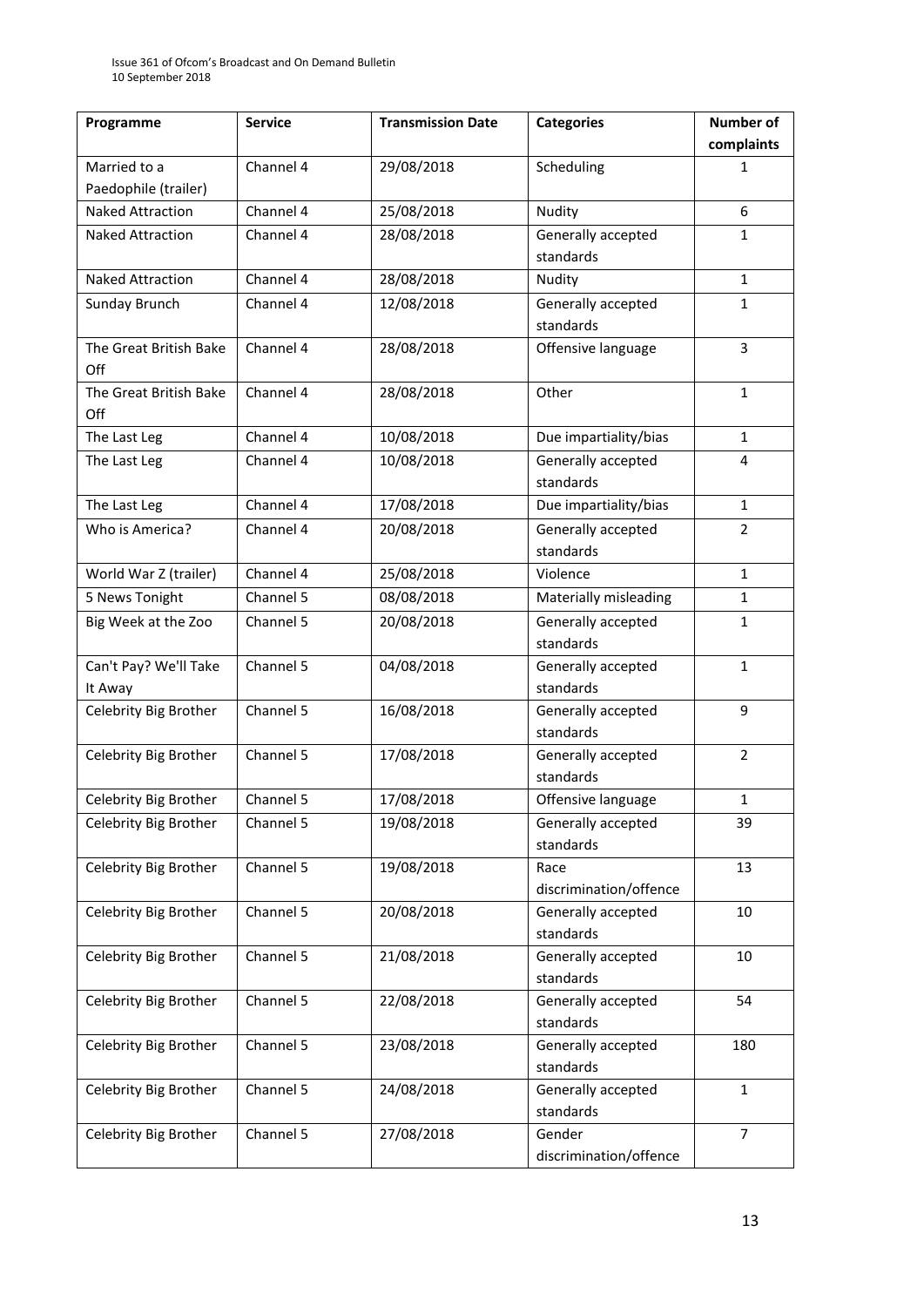| Programme                   | <b>Service</b> | <b>Transmission Date</b> | <b>Categories</b>                     | Number of      |
|-----------------------------|----------------|--------------------------|---------------------------------------|----------------|
|                             |                |                          |                                       | complaints     |
| Celebrity Big Brother       | Channel 5      | 27/08/2018               | Religious/Beliefs                     | 6              |
|                             |                |                          | discrimination/offence                |                |
| Gino's Win Your Wish        | Channel 5      | 25/08/2018               | Generally accepted                    | $\mathbf{1}$   |
| List                        |                |                          | standards                             |                |
| Neighbours                  | Channel 5      | 13/08/2018               | Sexual material                       | $\mathbf{1}$   |
| The Wright Stuff            | Channel 5      | 13/08/2018               | Due impartiality/bias                 | 1              |
| The Wright Stuff            | Channel 5      | 23/08/2018               | Generally accepted<br>standards       | $\mathbf{1}$   |
| Tribute to Barry            | Channel 5      | 05/08/2018               | Generally accepted                    | $\mathbf{1}$   |
| Chuckle: Chuckle Time       |                |                          | standards                             |                |
| Yorkshire Vet (trailer)     | Channel 5      | 27/08/2018               | Animal welfare                        | $\mathbf{1}$   |
| Heat                        | Dave           | 17/08/2018               | Advertising minutage                  | $\mathbf{1}$   |
| <b>Classic EastEnders</b>   | Drama          | 06/08/2018               | Nudity                                | 1              |
| Hollyoaks                   | E <sub>4</sub> | 29/08/2018               | Violence                              | $\mathbf{1}$   |
| Made in Chelsea             | E4             | 13/08/2018               | Generally accepted<br>standards       | 1              |
| Big Star's Little Star      | <b>ITV</b>     | 19/08/2018               | Scheduling                            | 1              |
| <b>Brexit Britain</b>       | <b>ITV</b>     | 21/08/2018               | Due impartiality/bias                 | $\mathbf{1}$   |
| <b>Coronation Street</b>    | <b>ITV</b>     | 03/07/2018               | Generally accepted                    | 1              |
|                             |                |                          | standards                             |                |
| <b>Coronation Street</b>    | <b>ITV</b>     | 22/08/2018               | Scheduling                            | $\mathbf{1}$   |
| <b>Coronation Street</b>    | <b>ITV</b>     | 27/08/2018               | Product placement                     | $\mathbf{1}$   |
| Dickinson's Real Deal       | <b>ITV</b>     | 08/08/2018               | Competitions                          | 1              |
| Emmerdale                   | <b>ITV</b>     | 06/08/2018               | Generally accepted                    | $\mathbf{1}$   |
|                             |                |                          | standards                             |                |
| Emmerdale                   | <b>ITV</b>     | 07/08/2018               | Scheduling                            | $\mathbf{1}$   |
| Emmerdale                   | <b>ITV</b>     | 09/08/2018               | Violence                              | 48             |
| Emmerdale                   | <b>ITV</b>     | 28/08/2018               | Generally accepted<br>standards       | $\mathbf 1$    |
| <b>Good Morning Britain</b> | <b>ITV</b>     | 13/08/2018               | Race                                  | $\overline{7}$ |
|                             |                |                          | discrimination/offence                |                |
| <b>Good Morning Britain</b> | <b>ITV</b>     | 28/08/2018               | Generally accepted<br>standards       | $\mathbf{1}$   |
| <b>Good Morning Britain</b> | <b>ITV</b>     | 29/08/2018               | Race<br>discrimination/offence        | $\mathbf{1}$   |
| <b>ITV News</b>             | <b>ITV</b>     | 18/08/2018               | Due accuracy                          | $\mathbf{1}$   |
| <b>ITV News</b>             | <b>ITV</b>     | 28/08/2018               | Disability<br>discrimination/offence  | $\mathbf{1}$   |
| <b>ITV News</b>             | <b>ITV</b>     | 28/08/2018               | Generally accepted                    | $\mathbf{1}$   |
|                             |                |                          | standards                             |                |
| <b>ITV News at Ten</b>      | <b>ITV</b>     | 05/08/2018               | Due impartiality/bias<br>$\mathbf{1}$ |                |
| Japandemonium               | <b>ITV</b>     | 04/08/2018               | Dangerous behaviour<br>4              |                |
| Loose Women                 | <b>ITV</b>     | 08/08/2018               | Religious/Beliefs                     | $\overline{7}$ |
|                             |                |                          | discrimination/offence                |                |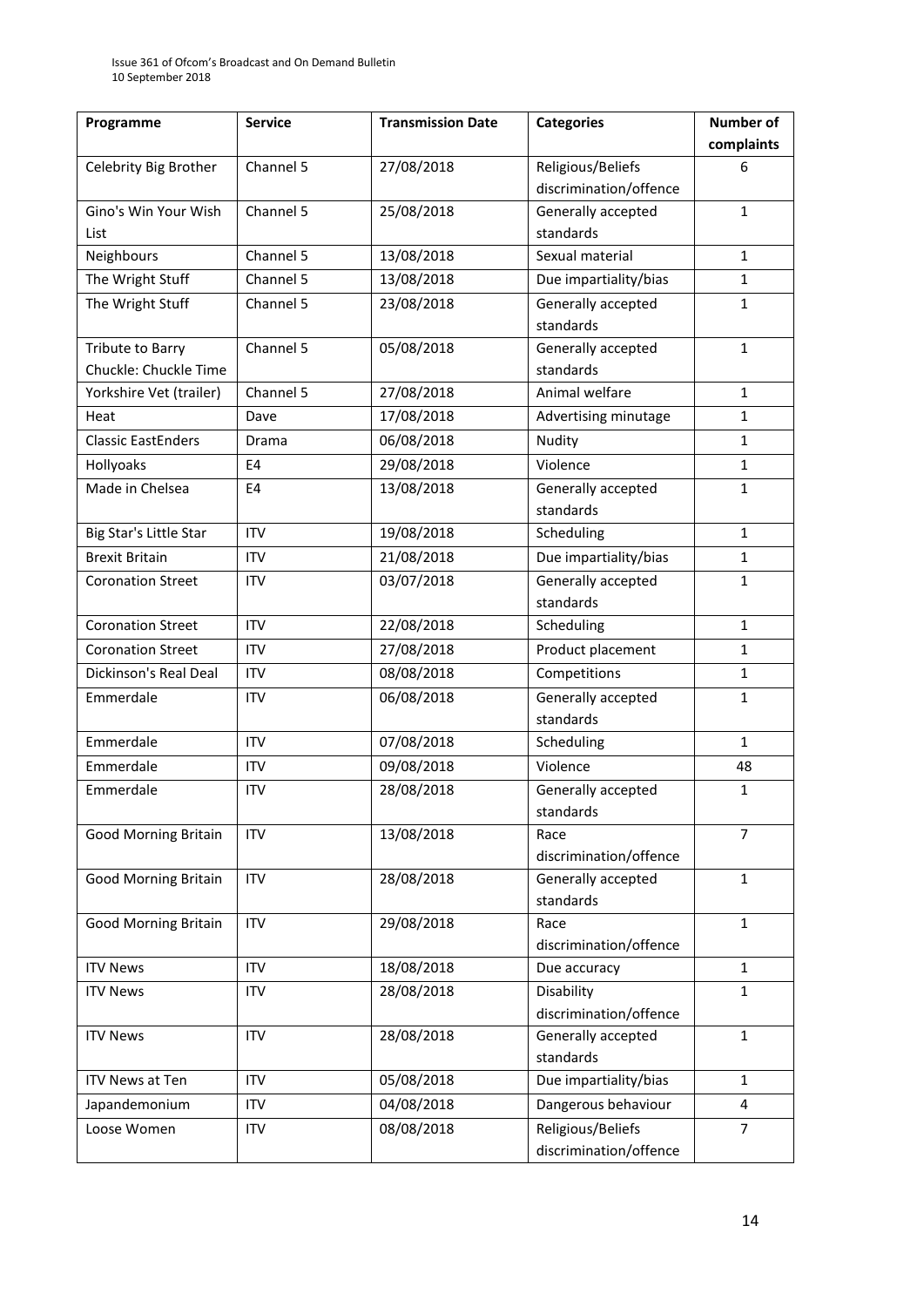| complaints<br>17/08/2018<br>Generally accepted<br><b>ITV</b><br>Loose Women<br>1<br>standards<br>27/08/2018<br>$\mathbf{1}$<br><b>ITV</b><br>Gender<br>Loose Women<br>discrimination/offence<br>20/08/2018<br>Due impartiality/bias<br><b>ITV</b><br>News at Ten<br>$\mathbf{1}$<br>The Chase<br>09/08/2018<br>Materially misleading<br>$\mathbf{1}$<br><b>ITV</b><br>The Chase<br>23/08/2018<br>Fairness<br><b>ITV</b><br>$\mathbf{1}$<br>07/08/2018<br>The Jeremy Kyle Show<br>Generally accepted<br><b>ITV</b><br>$\mathbf{1}$<br>standards<br>The Jeremy Kyle Show<br>21/08/2018<br>Generally accepted<br>$\overline{2}$<br><b>ITV</b><br>standards<br>18/08/2018<br>The Voice Kids (trailer)<br><b>ITV</b><br>Sexual orientation<br>$\mathbf{1}$<br>discrimination/offence<br>01/08/2018<br>Materially misleading<br>This Morning<br><b>ITV</b><br>$\overline{2}$<br>20/08/2018<br>Generally accepted<br>$\mathbf{1}$<br>This Morning<br><b>ITV</b><br>standards<br>23/08/2018<br>This Morning<br><b>ITV</b><br>Generally accepted<br>$\mathbf{1}$<br>standards<br>05/08/2018<br><b>ITV</b><br>Generally accepted<br>$\mathbf{1}$<br>Unforgotten<br>standards<br>22/08/2018<br>ITV3<br>Offensive language<br><b>Inspector Morse</b><br>$\mathbf{1}$<br>25/08/2018<br>Generally accepted<br>Maajid Nawaz<br>LBC 97.3 FM<br>$\mathbf{1}$<br>standards<br>Nick Ferrari<br>LBC 97.3 FM<br>30/07/2018<br>Materially misleading<br>$\mathbf{1}$<br>Due impartiality/bias<br>Nick Ferrari<br>LBC 97.3 FM<br>01/08/2018<br>$\mathbf{1}$<br>Nick Ferrari<br>10/08/2018<br>Generally accepted<br>$\mathbf{1}$<br>LBC 97.3 FM<br>standards<br>19/08/2018<br>$\mathbf{1}$<br>LBC 97.3 FM<br>Due impartiality/bias<br><b>Nigel Farage</b><br>06/08/2018<br>Due impartiality/bias<br>Shelagh Fogarty<br>LBC 97.3 FM<br>1<br>13/08/2018<br>Sexual orientation<br>$\mathbf{1}$<br>Steve Allen<br>LBC 97.3 FM<br>discrimination/offence<br>07/08/2018<br>Steve Allen<br>Generally accepted<br>$\mathbf{1}$<br>LBC 97.3FM<br>standards<br>08/08/2018<br>Teen Mom 2<br><b>MTV</b><br>Under 18s in<br>$\mathbf{1}$<br>programmes<br>Northsound 1<br>03/08/2018<br>Due impartiality/bias<br><b>News Bulletins</b><br>$\mathbf{1}$<br>Radio Ashford<br>28/08/2018<br>Other<br>Wake Up With Webbo<br>$\mathbf{1}$<br><b>Ghost Adventures</b><br>28/07/2018<br>Scheduling<br>$\mathbf{1}$<br>Really<br>(trailer)<br>Dathlu 'Da Dona<br>10/07/2018<br>$\mathbf{1}$<br>S4C<br>Race<br>discrimination/offence<br>17/07/2018<br>Dathlu 'Da Dona<br>S4C<br>Other<br>$\mathbf{1}$<br>01/08/2018<br>The April Rose show<br>Sid Valley Radio<br>Due accuracy<br>$\mathbf{1}$<br>All Out Politics<br><b>Sky News</b><br>18/07/2018<br>Due impartiality/bias<br>1 | Programme | <b>Service</b> | <b>Transmission Date</b> | <b>Categories</b> | Number of |
|--------------------------------------------------------------------------------------------------------------------------------------------------------------------------------------------------------------------------------------------------------------------------------------------------------------------------------------------------------------------------------------------------------------------------------------------------------------------------------------------------------------------------------------------------------------------------------------------------------------------------------------------------------------------------------------------------------------------------------------------------------------------------------------------------------------------------------------------------------------------------------------------------------------------------------------------------------------------------------------------------------------------------------------------------------------------------------------------------------------------------------------------------------------------------------------------------------------------------------------------------------------------------------------------------------------------------------------------------------------------------------------------------------------------------------------------------------------------------------------------------------------------------------------------------------------------------------------------------------------------------------------------------------------------------------------------------------------------------------------------------------------------------------------------------------------------------------------------------------------------------------------------------------------------------------------------------------------------------------------------------------------------------------------------------------------------------------------------------------------------------------------------------------------------------------------------------------------------------------------------------------------------------------------------------------------------------------------------------------------------------------------------------------------------------------------------------------------------------------------------------------------------------------------------------------------------------------------------------------------------------------------------------------------------------------------------------------------------------------------|-----------|----------------|--------------------------|-------------------|-----------|
|                                                                                                                                                                                                                                                                                                                                                                                                                                                                                                                                                                                                                                                                                                                                                                                                                                                                                                                                                                                                                                                                                                                                                                                                                                                                                                                                                                                                                                                                                                                                                                                                                                                                                                                                                                                                                                                                                                                                                                                                                                                                                                                                                                                                                                                                                                                                                                                                                                                                                                                                                                                                                                                                                                                                      |           |                |                          |                   |           |
|                                                                                                                                                                                                                                                                                                                                                                                                                                                                                                                                                                                                                                                                                                                                                                                                                                                                                                                                                                                                                                                                                                                                                                                                                                                                                                                                                                                                                                                                                                                                                                                                                                                                                                                                                                                                                                                                                                                                                                                                                                                                                                                                                                                                                                                                                                                                                                                                                                                                                                                                                                                                                                                                                                                                      |           |                |                          |                   |           |
|                                                                                                                                                                                                                                                                                                                                                                                                                                                                                                                                                                                                                                                                                                                                                                                                                                                                                                                                                                                                                                                                                                                                                                                                                                                                                                                                                                                                                                                                                                                                                                                                                                                                                                                                                                                                                                                                                                                                                                                                                                                                                                                                                                                                                                                                                                                                                                                                                                                                                                                                                                                                                                                                                                                                      |           |                |                          |                   |           |
|                                                                                                                                                                                                                                                                                                                                                                                                                                                                                                                                                                                                                                                                                                                                                                                                                                                                                                                                                                                                                                                                                                                                                                                                                                                                                                                                                                                                                                                                                                                                                                                                                                                                                                                                                                                                                                                                                                                                                                                                                                                                                                                                                                                                                                                                                                                                                                                                                                                                                                                                                                                                                                                                                                                                      |           |                |                          |                   |           |
|                                                                                                                                                                                                                                                                                                                                                                                                                                                                                                                                                                                                                                                                                                                                                                                                                                                                                                                                                                                                                                                                                                                                                                                                                                                                                                                                                                                                                                                                                                                                                                                                                                                                                                                                                                                                                                                                                                                                                                                                                                                                                                                                                                                                                                                                                                                                                                                                                                                                                                                                                                                                                                                                                                                                      |           |                |                          |                   |           |
|                                                                                                                                                                                                                                                                                                                                                                                                                                                                                                                                                                                                                                                                                                                                                                                                                                                                                                                                                                                                                                                                                                                                                                                                                                                                                                                                                                                                                                                                                                                                                                                                                                                                                                                                                                                                                                                                                                                                                                                                                                                                                                                                                                                                                                                                                                                                                                                                                                                                                                                                                                                                                                                                                                                                      |           |                |                          |                   |           |
|                                                                                                                                                                                                                                                                                                                                                                                                                                                                                                                                                                                                                                                                                                                                                                                                                                                                                                                                                                                                                                                                                                                                                                                                                                                                                                                                                                                                                                                                                                                                                                                                                                                                                                                                                                                                                                                                                                                                                                                                                                                                                                                                                                                                                                                                                                                                                                                                                                                                                                                                                                                                                                                                                                                                      |           |                |                          |                   |           |
|                                                                                                                                                                                                                                                                                                                                                                                                                                                                                                                                                                                                                                                                                                                                                                                                                                                                                                                                                                                                                                                                                                                                                                                                                                                                                                                                                                                                                                                                                                                                                                                                                                                                                                                                                                                                                                                                                                                                                                                                                                                                                                                                                                                                                                                                                                                                                                                                                                                                                                                                                                                                                                                                                                                                      |           |                |                          |                   |           |
|                                                                                                                                                                                                                                                                                                                                                                                                                                                                                                                                                                                                                                                                                                                                                                                                                                                                                                                                                                                                                                                                                                                                                                                                                                                                                                                                                                                                                                                                                                                                                                                                                                                                                                                                                                                                                                                                                                                                                                                                                                                                                                                                                                                                                                                                                                                                                                                                                                                                                                                                                                                                                                                                                                                                      |           |                |                          |                   |           |
|                                                                                                                                                                                                                                                                                                                                                                                                                                                                                                                                                                                                                                                                                                                                                                                                                                                                                                                                                                                                                                                                                                                                                                                                                                                                                                                                                                                                                                                                                                                                                                                                                                                                                                                                                                                                                                                                                                                                                                                                                                                                                                                                                                                                                                                                                                                                                                                                                                                                                                                                                                                                                                                                                                                                      |           |                |                          |                   |           |
|                                                                                                                                                                                                                                                                                                                                                                                                                                                                                                                                                                                                                                                                                                                                                                                                                                                                                                                                                                                                                                                                                                                                                                                                                                                                                                                                                                                                                                                                                                                                                                                                                                                                                                                                                                                                                                                                                                                                                                                                                                                                                                                                                                                                                                                                                                                                                                                                                                                                                                                                                                                                                                                                                                                                      |           |                |                          |                   |           |
|                                                                                                                                                                                                                                                                                                                                                                                                                                                                                                                                                                                                                                                                                                                                                                                                                                                                                                                                                                                                                                                                                                                                                                                                                                                                                                                                                                                                                                                                                                                                                                                                                                                                                                                                                                                                                                                                                                                                                                                                                                                                                                                                                                                                                                                                                                                                                                                                                                                                                                                                                                                                                                                                                                                                      |           |                |                          |                   |           |
|                                                                                                                                                                                                                                                                                                                                                                                                                                                                                                                                                                                                                                                                                                                                                                                                                                                                                                                                                                                                                                                                                                                                                                                                                                                                                                                                                                                                                                                                                                                                                                                                                                                                                                                                                                                                                                                                                                                                                                                                                                                                                                                                                                                                                                                                                                                                                                                                                                                                                                                                                                                                                                                                                                                                      |           |                |                          |                   |           |
|                                                                                                                                                                                                                                                                                                                                                                                                                                                                                                                                                                                                                                                                                                                                                                                                                                                                                                                                                                                                                                                                                                                                                                                                                                                                                                                                                                                                                                                                                                                                                                                                                                                                                                                                                                                                                                                                                                                                                                                                                                                                                                                                                                                                                                                                                                                                                                                                                                                                                                                                                                                                                                                                                                                                      |           |                |                          |                   |           |
|                                                                                                                                                                                                                                                                                                                                                                                                                                                                                                                                                                                                                                                                                                                                                                                                                                                                                                                                                                                                                                                                                                                                                                                                                                                                                                                                                                                                                                                                                                                                                                                                                                                                                                                                                                                                                                                                                                                                                                                                                                                                                                                                                                                                                                                                                                                                                                                                                                                                                                                                                                                                                                                                                                                                      |           |                |                          |                   |           |
|                                                                                                                                                                                                                                                                                                                                                                                                                                                                                                                                                                                                                                                                                                                                                                                                                                                                                                                                                                                                                                                                                                                                                                                                                                                                                                                                                                                                                                                                                                                                                                                                                                                                                                                                                                                                                                                                                                                                                                                                                                                                                                                                                                                                                                                                                                                                                                                                                                                                                                                                                                                                                                                                                                                                      |           |                |                          |                   |           |
|                                                                                                                                                                                                                                                                                                                                                                                                                                                                                                                                                                                                                                                                                                                                                                                                                                                                                                                                                                                                                                                                                                                                                                                                                                                                                                                                                                                                                                                                                                                                                                                                                                                                                                                                                                                                                                                                                                                                                                                                                                                                                                                                                                                                                                                                                                                                                                                                                                                                                                                                                                                                                                                                                                                                      |           |                |                          |                   |           |
|                                                                                                                                                                                                                                                                                                                                                                                                                                                                                                                                                                                                                                                                                                                                                                                                                                                                                                                                                                                                                                                                                                                                                                                                                                                                                                                                                                                                                                                                                                                                                                                                                                                                                                                                                                                                                                                                                                                                                                                                                                                                                                                                                                                                                                                                                                                                                                                                                                                                                                                                                                                                                                                                                                                                      |           |                |                          |                   |           |
|                                                                                                                                                                                                                                                                                                                                                                                                                                                                                                                                                                                                                                                                                                                                                                                                                                                                                                                                                                                                                                                                                                                                                                                                                                                                                                                                                                                                                                                                                                                                                                                                                                                                                                                                                                                                                                                                                                                                                                                                                                                                                                                                                                                                                                                                                                                                                                                                                                                                                                                                                                                                                                                                                                                                      |           |                |                          |                   |           |
|                                                                                                                                                                                                                                                                                                                                                                                                                                                                                                                                                                                                                                                                                                                                                                                                                                                                                                                                                                                                                                                                                                                                                                                                                                                                                                                                                                                                                                                                                                                                                                                                                                                                                                                                                                                                                                                                                                                                                                                                                                                                                                                                                                                                                                                                                                                                                                                                                                                                                                                                                                                                                                                                                                                                      |           |                |                          |                   |           |
|                                                                                                                                                                                                                                                                                                                                                                                                                                                                                                                                                                                                                                                                                                                                                                                                                                                                                                                                                                                                                                                                                                                                                                                                                                                                                                                                                                                                                                                                                                                                                                                                                                                                                                                                                                                                                                                                                                                                                                                                                                                                                                                                                                                                                                                                                                                                                                                                                                                                                                                                                                                                                                                                                                                                      |           |                |                          |                   |           |
|                                                                                                                                                                                                                                                                                                                                                                                                                                                                                                                                                                                                                                                                                                                                                                                                                                                                                                                                                                                                                                                                                                                                                                                                                                                                                                                                                                                                                                                                                                                                                                                                                                                                                                                                                                                                                                                                                                                                                                                                                                                                                                                                                                                                                                                                                                                                                                                                                                                                                                                                                                                                                                                                                                                                      |           |                |                          |                   |           |
|                                                                                                                                                                                                                                                                                                                                                                                                                                                                                                                                                                                                                                                                                                                                                                                                                                                                                                                                                                                                                                                                                                                                                                                                                                                                                                                                                                                                                                                                                                                                                                                                                                                                                                                                                                                                                                                                                                                                                                                                                                                                                                                                                                                                                                                                                                                                                                                                                                                                                                                                                                                                                                                                                                                                      |           |                |                          |                   |           |
|                                                                                                                                                                                                                                                                                                                                                                                                                                                                                                                                                                                                                                                                                                                                                                                                                                                                                                                                                                                                                                                                                                                                                                                                                                                                                                                                                                                                                                                                                                                                                                                                                                                                                                                                                                                                                                                                                                                                                                                                                                                                                                                                                                                                                                                                                                                                                                                                                                                                                                                                                                                                                                                                                                                                      |           |                |                          |                   |           |
|                                                                                                                                                                                                                                                                                                                                                                                                                                                                                                                                                                                                                                                                                                                                                                                                                                                                                                                                                                                                                                                                                                                                                                                                                                                                                                                                                                                                                                                                                                                                                                                                                                                                                                                                                                                                                                                                                                                                                                                                                                                                                                                                                                                                                                                                                                                                                                                                                                                                                                                                                                                                                                                                                                                                      |           |                |                          |                   |           |
|                                                                                                                                                                                                                                                                                                                                                                                                                                                                                                                                                                                                                                                                                                                                                                                                                                                                                                                                                                                                                                                                                                                                                                                                                                                                                                                                                                                                                                                                                                                                                                                                                                                                                                                                                                                                                                                                                                                                                                                                                                                                                                                                                                                                                                                                                                                                                                                                                                                                                                                                                                                                                                                                                                                                      |           |                |                          |                   |           |
|                                                                                                                                                                                                                                                                                                                                                                                                                                                                                                                                                                                                                                                                                                                                                                                                                                                                                                                                                                                                                                                                                                                                                                                                                                                                                                                                                                                                                                                                                                                                                                                                                                                                                                                                                                                                                                                                                                                                                                                                                                                                                                                                                                                                                                                                                                                                                                                                                                                                                                                                                                                                                                                                                                                                      |           |                |                          |                   |           |
|                                                                                                                                                                                                                                                                                                                                                                                                                                                                                                                                                                                                                                                                                                                                                                                                                                                                                                                                                                                                                                                                                                                                                                                                                                                                                                                                                                                                                                                                                                                                                                                                                                                                                                                                                                                                                                                                                                                                                                                                                                                                                                                                                                                                                                                                                                                                                                                                                                                                                                                                                                                                                                                                                                                                      |           |                |                          |                   |           |
|                                                                                                                                                                                                                                                                                                                                                                                                                                                                                                                                                                                                                                                                                                                                                                                                                                                                                                                                                                                                                                                                                                                                                                                                                                                                                                                                                                                                                                                                                                                                                                                                                                                                                                                                                                                                                                                                                                                                                                                                                                                                                                                                                                                                                                                                                                                                                                                                                                                                                                                                                                                                                                                                                                                                      |           |                |                          |                   |           |
|                                                                                                                                                                                                                                                                                                                                                                                                                                                                                                                                                                                                                                                                                                                                                                                                                                                                                                                                                                                                                                                                                                                                                                                                                                                                                                                                                                                                                                                                                                                                                                                                                                                                                                                                                                                                                                                                                                                                                                                                                                                                                                                                                                                                                                                                                                                                                                                                                                                                                                                                                                                                                                                                                                                                      |           |                |                          |                   |           |
|                                                                                                                                                                                                                                                                                                                                                                                                                                                                                                                                                                                                                                                                                                                                                                                                                                                                                                                                                                                                                                                                                                                                                                                                                                                                                                                                                                                                                                                                                                                                                                                                                                                                                                                                                                                                                                                                                                                                                                                                                                                                                                                                                                                                                                                                                                                                                                                                                                                                                                                                                                                                                                                                                                                                      |           |                |                          |                   |           |
|                                                                                                                                                                                                                                                                                                                                                                                                                                                                                                                                                                                                                                                                                                                                                                                                                                                                                                                                                                                                                                                                                                                                                                                                                                                                                                                                                                                                                                                                                                                                                                                                                                                                                                                                                                                                                                                                                                                                                                                                                                                                                                                                                                                                                                                                                                                                                                                                                                                                                                                                                                                                                                                                                                                                      |           |                |                          |                   |           |
|                                                                                                                                                                                                                                                                                                                                                                                                                                                                                                                                                                                                                                                                                                                                                                                                                                                                                                                                                                                                                                                                                                                                                                                                                                                                                                                                                                                                                                                                                                                                                                                                                                                                                                                                                                                                                                                                                                                                                                                                                                                                                                                                                                                                                                                                                                                                                                                                                                                                                                                                                                                                                                                                                                                                      |           |                |                          |                   |           |
|                                                                                                                                                                                                                                                                                                                                                                                                                                                                                                                                                                                                                                                                                                                                                                                                                                                                                                                                                                                                                                                                                                                                                                                                                                                                                                                                                                                                                                                                                                                                                                                                                                                                                                                                                                                                                                                                                                                                                                                                                                                                                                                                                                                                                                                                                                                                                                                                                                                                                                                                                                                                                                                                                                                                      |           |                |                          |                   |           |
|                                                                                                                                                                                                                                                                                                                                                                                                                                                                                                                                                                                                                                                                                                                                                                                                                                                                                                                                                                                                                                                                                                                                                                                                                                                                                                                                                                                                                                                                                                                                                                                                                                                                                                                                                                                                                                                                                                                                                                                                                                                                                                                                                                                                                                                                                                                                                                                                                                                                                                                                                                                                                                                                                                                                      |           |                |                          |                   |           |
|                                                                                                                                                                                                                                                                                                                                                                                                                                                                                                                                                                                                                                                                                                                                                                                                                                                                                                                                                                                                                                                                                                                                                                                                                                                                                                                                                                                                                                                                                                                                                                                                                                                                                                                                                                                                                                                                                                                                                                                                                                                                                                                                                                                                                                                                                                                                                                                                                                                                                                                                                                                                                                                                                                                                      |           |                |                          |                   |           |
|                                                                                                                                                                                                                                                                                                                                                                                                                                                                                                                                                                                                                                                                                                                                                                                                                                                                                                                                                                                                                                                                                                                                                                                                                                                                                                                                                                                                                                                                                                                                                                                                                                                                                                                                                                                                                                                                                                                                                                                                                                                                                                                                                                                                                                                                                                                                                                                                                                                                                                                                                                                                                                                                                                                                      |           |                |                          |                   |           |
|                                                                                                                                                                                                                                                                                                                                                                                                                                                                                                                                                                                                                                                                                                                                                                                                                                                                                                                                                                                                                                                                                                                                                                                                                                                                                                                                                                                                                                                                                                                                                                                                                                                                                                                                                                                                                                                                                                                                                                                                                                                                                                                                                                                                                                                                                                                                                                                                                                                                                                                                                                                                                                                                                                                                      |           |                |                          |                   |           |
|                                                                                                                                                                                                                                                                                                                                                                                                                                                                                                                                                                                                                                                                                                                                                                                                                                                                                                                                                                                                                                                                                                                                                                                                                                                                                                                                                                                                                                                                                                                                                                                                                                                                                                                                                                                                                                                                                                                                                                                                                                                                                                                                                                                                                                                                                                                                                                                                                                                                                                                                                                                                                                                                                                                                      |           |                |                          |                   |           |
|                                                                                                                                                                                                                                                                                                                                                                                                                                                                                                                                                                                                                                                                                                                                                                                                                                                                                                                                                                                                                                                                                                                                                                                                                                                                                                                                                                                                                                                                                                                                                                                                                                                                                                                                                                                                                                                                                                                                                                                                                                                                                                                                                                                                                                                                                                                                                                                                                                                                                                                                                                                                                                                                                                                                      |           |                |                          |                   |           |
|                                                                                                                                                                                                                                                                                                                                                                                                                                                                                                                                                                                                                                                                                                                                                                                                                                                                                                                                                                                                                                                                                                                                                                                                                                                                                                                                                                                                                                                                                                                                                                                                                                                                                                                                                                                                                                                                                                                                                                                                                                                                                                                                                                                                                                                                                                                                                                                                                                                                                                                                                                                                                                                                                                                                      |           |                |                          |                   |           |
|                                                                                                                                                                                                                                                                                                                                                                                                                                                                                                                                                                                                                                                                                                                                                                                                                                                                                                                                                                                                                                                                                                                                                                                                                                                                                                                                                                                                                                                                                                                                                                                                                                                                                                                                                                                                                                                                                                                                                                                                                                                                                                                                                                                                                                                                                                                                                                                                                                                                                                                                                                                                                                                                                                                                      |           |                |                          |                   |           |
|                                                                                                                                                                                                                                                                                                                                                                                                                                                                                                                                                                                                                                                                                                                                                                                                                                                                                                                                                                                                                                                                                                                                                                                                                                                                                                                                                                                                                                                                                                                                                                                                                                                                                                                                                                                                                                                                                                                                                                                                                                                                                                                                                                                                                                                                                                                                                                                                                                                                                                                                                                                                                                                                                                                                      |           |                |                          |                   |           |
|                                                                                                                                                                                                                                                                                                                                                                                                                                                                                                                                                                                                                                                                                                                                                                                                                                                                                                                                                                                                                                                                                                                                                                                                                                                                                                                                                                                                                                                                                                                                                                                                                                                                                                                                                                                                                                                                                                                                                                                                                                                                                                                                                                                                                                                                                                                                                                                                                                                                                                                                                                                                                                                                                                                                      |           |                |                          |                   |           |
| 31/07/2018<br>Due impartiality/bias<br>All Out Politics<br><b>Sky News</b><br>$\mathbf{1}$                                                                                                                                                                                                                                                                                                                                                                                                                                                                                                                                                                                                                                                                                                                                                                                                                                                                                                                                                                                                                                                                                                                                                                                                                                                                                                                                                                                                                                                                                                                                                                                                                                                                                                                                                                                                                                                                                                                                                                                                                                                                                                                                                                                                                                                                                                                                                                                                                                                                                                                                                                                                                                           |           |                |                          |                   |           |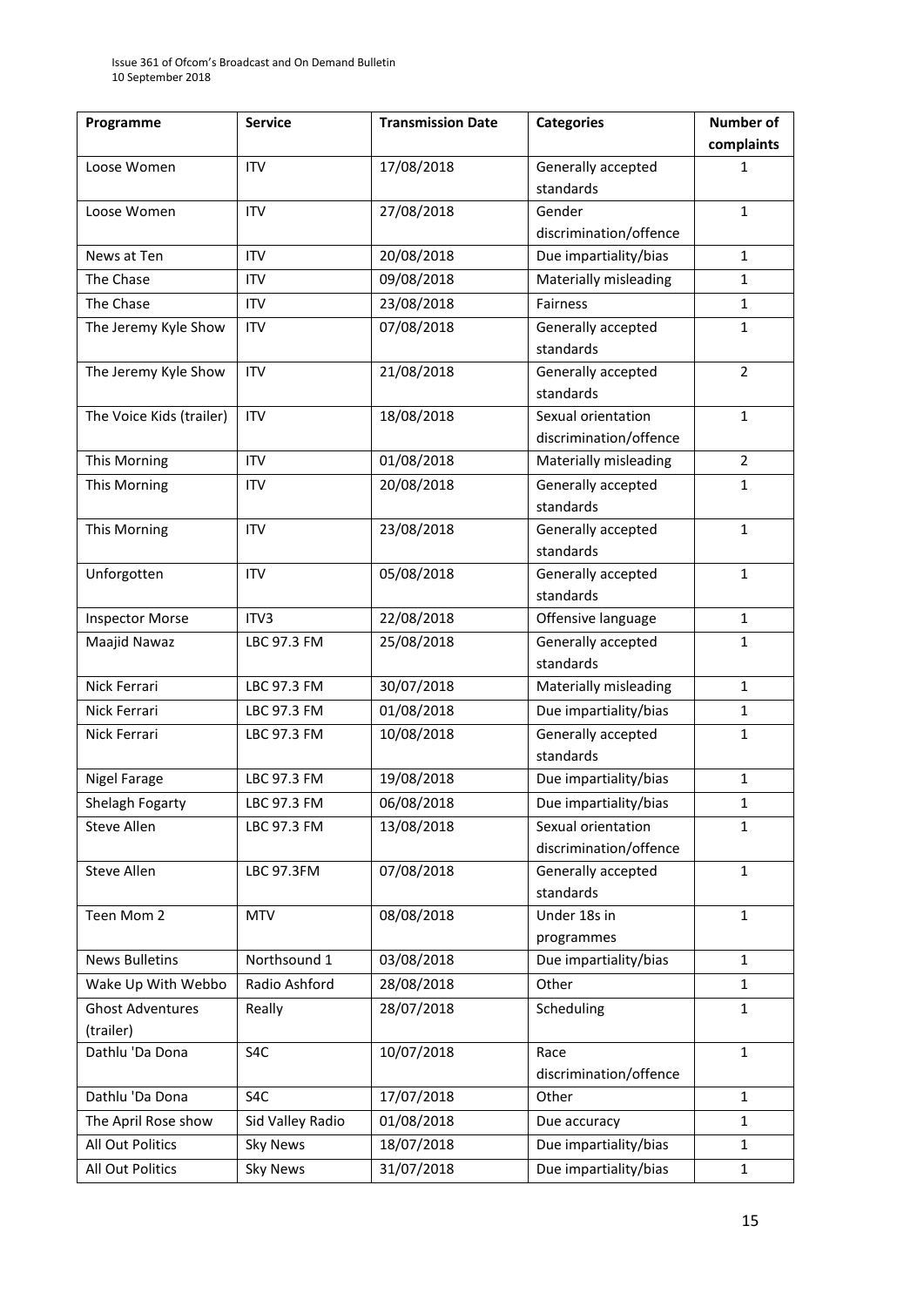| Programme            | <b>Service</b>  | <b>Transmission Date</b> | <b>Categories</b>      | <b>Number of</b> |
|----------------------|-----------------|--------------------------|------------------------|------------------|
|                      |                 |                          |                        | complaints       |
| <b>Press Preview</b> | <b>Sky News</b> | 17/08/2018               | Due impartiality/bias  | 1                |
| <b>Sky News</b>      | <b>Sky News</b> | 30/07/2018               | Due impartiality/bias  | $\mathbf{1}$     |
| <b>Sky News</b>      | Sky News        | 06/08/2018               | Due accuracy           | $\mathbf{1}$     |
| <b>Sky News</b>      | <b>Sky News</b> | 07/08/2018               | Generally accepted     | 592              |
|                      |                 |                          | standards              |                  |
| <b>Sky News</b>      | <b>Sky News</b> | 16/08/2018               | Due impartiality/bias  | $\mathbf{1}$     |
| <b>Sky News</b>      | <b>Sky News</b> | 23/08/2018               | Due impartiality/bias  | $\mathbf{1}$     |
| <b>Sky News</b>      | <b>Sky News</b> | 26/08/2018               | Generally accepted     | $\mathbf{1}$     |
|                      |                 |                          | standards              |                  |
| Sky News with Kay    | <b>Sky News</b> | 01/08/2018               | Due impartiality/bias  | $\mathbf{1}$     |
| <b>Burley</b>        |                 |                          |                        |                  |
| <b>Brit Cops</b>     | Sky1            | 28/08/2018               | Generally accepted     | $\mathbf{1}$     |
|                      |                 |                          | standards              |                  |
| The Simpsons         | Sky1            | 19/08/2018               | Sexual material        | $\mathbf{1}$     |
| <b>STV News</b>      | <b>STV</b>      | 08/08/2018               | Due accuracy           | $\mathbf{1}$     |
| Jim White on Talk    | Talksport       | 22/08/2018               | Generally accepted     | $\mathbf{1}$     |
| sport                |                 |                          | standards              |                  |
| <b>Station ident</b> | Talksport       | 11/08/2018               | Drugs, smoking,        | $\mathbf{1}$     |
|                      |                 |                          | solvents or alcohol    |                  |
| The Two Mikes        | Talksport       | 24/08/2018               | Generally accepted     | $\mathbf{1}$     |
|                      |                 |                          | standards              |                  |
| Super Simple Science | <b>TBN UK</b>   | 08/08/2018               | Due accuracy           | $\mathbf{1}$     |
| Stuff                |                 |                          |                        |                  |
| Deuce Bigalow: Male  | Universal HD    | 04/08/2018               | Scheduling             | $\mathbf{1}$     |
| Gigolo               |                 |                          |                        |                  |
| Forbidden History    | Yesterday       | 19/07/2018               | Religious/Beliefs      | $\overline{2}$   |
|                      |                 |                          | discrimination/offence |                  |

For more information about how Ofcom assesses complaints about content standards on television and radio programmes, go to:

https://www.ofcom.org.uk/ data/assets/pdf file/0020/55109/breaches-content[standards.pdf](https://www.ofcom.org.uk/__data/assets/pdf_file/0020/55109/breaches-content-standards.pdf)

### Complaints assessed under the Procedures for investigating breaches of content standards on BBC broadcasting services and BBC ODPS.

| Programme           | <b>Service</b>   | <b>Transmission Date</b> | <b>Categories</b>     | Number of  |
|---------------------|------------------|--------------------------|-----------------------|------------|
|                     |                  |                          |                       | complaints |
| <b>BBC News</b>     | BBC <sub>1</sub> | 31/01/2018               | Due impartiality/bias |            |
| EastEnders          | BBC <sub>1</sub> | 15/06/2018               | Crime and disorder    |            |
| The Andrew Marr     | BBC <sub>1</sub> | 25/03/2018               | Due impartiality/bias |            |
| Show                |                  |                          |                       |            |
| Victoria Derbyshire | BBC <sub>2</sub> | 19/01/2018               | Generally accepted    |            |
|                     |                  |                          | standards             |            |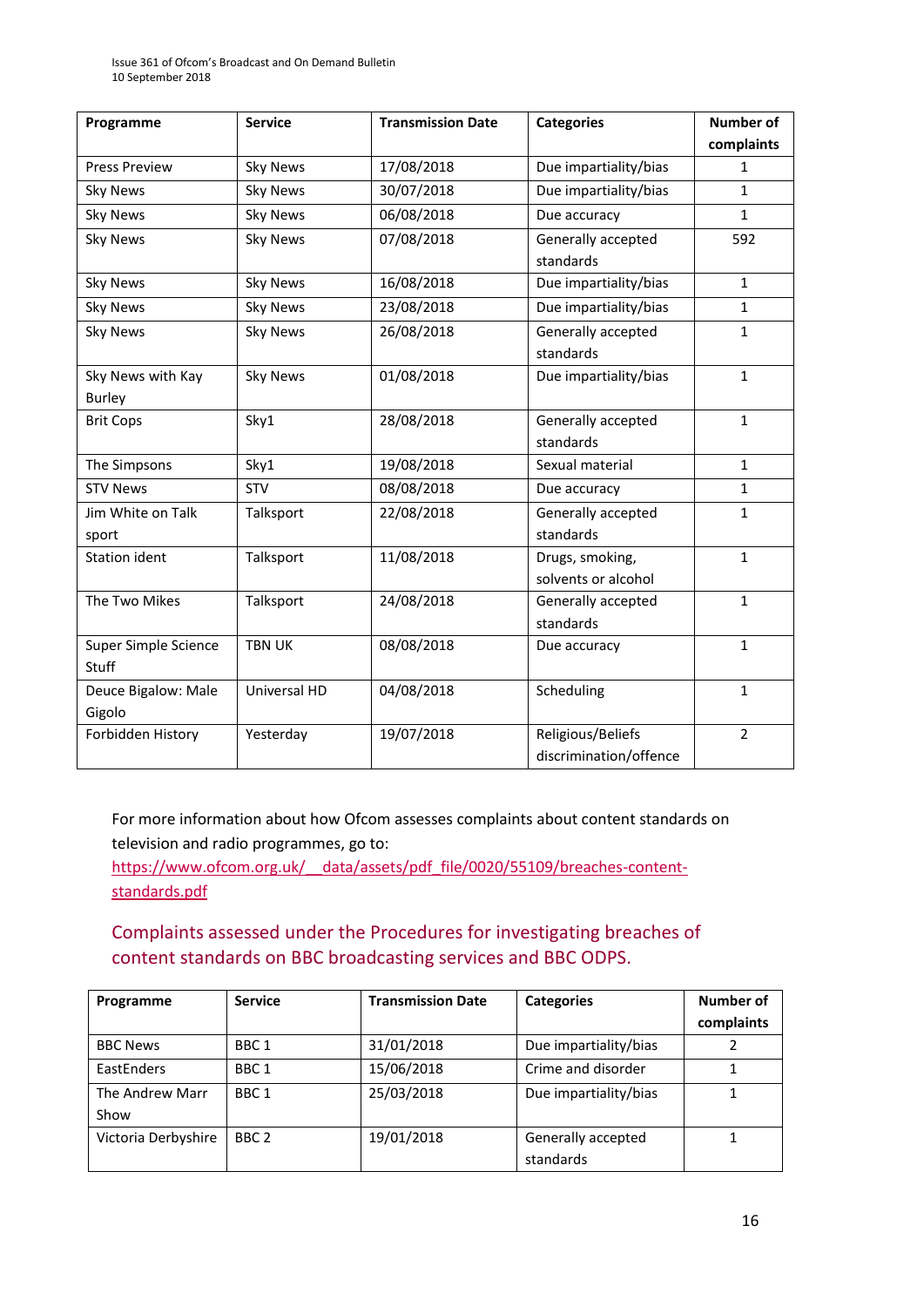For more information about how Ofcom assesses complaints about content standards on BBC broadcasting services and BBC ODPS, go to: [https://www.ofcom.org.uk/\\_\\_data/assets/pdf\\_file/0002/100100/Procedures-for](https://www.ofcom.org.uk/__data/assets/pdf_file/0002/100100/Procedures-for-investigating-breaches-of-content-standards-on-BBC-broadcasting-services-and-BBC-on-demand-programme-services.pdf)[investigating-breaches-of-content-standards-on-BBC-broadcasting-services-and-BBC-on](https://www.ofcom.org.uk/__data/assets/pdf_file/0002/100100/Procedures-for-investigating-breaches-of-content-standards-on-BBC-broadcasting-services-and-BBC-on-demand-programme-services.pdf)[demand-programme-services.pdf](https://www.ofcom.org.uk/__data/assets/pdf_file/0002/100100/Procedures-for-investigating-breaches-of-content-standards-on-BBC-broadcasting-services-and-BBC-on-demand-programme-services.pdf)

### Complaints assessed under the General Procedures for investigating breaches of broadcast licences

Here is an alphabetical list of complaints that, after careful assessment, Ofcom has decided not to pursue between 20 August and 2 September 2018 because they did not raise issues warranting investigation.

| Licensee                        | <b>Licensed service</b> | <b>Categories</b>                    |
|---------------------------------|-------------------------|--------------------------------------|
| Birmingham CEDARS Limited       | Unity FM Birmingham     | <b>Key Commitments</b>               |
| <b>ITV Broadcasting Limited</b> | ITV                     | <b>Television Access</b><br>Services |

For more information about how Ofcom assesses complaints about broadcast licences, go to: https://www.ofcom.org.uk/ data/assets/pdf file/0019/31942/general-procedures.pdf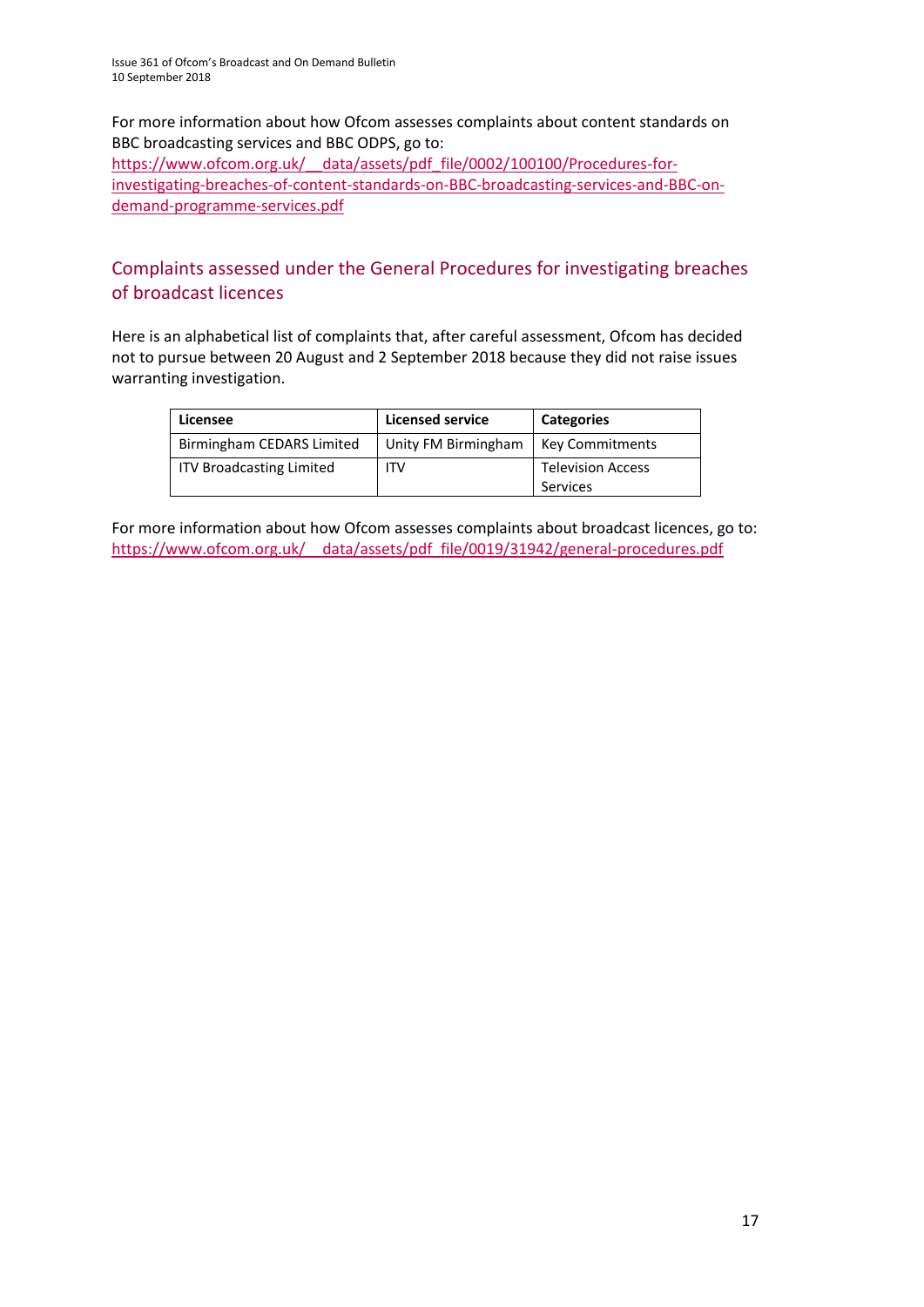# **Complaints outside of remit**

Here are alphabetical lists of complaints received by Ofcom that fell outside of our remit. This is because Ofcom is not responsible for regulating the issue complained about. For example, the complaints were about the content of television, radio or on demand adverts or an on demand service that does not fall within the scope of regulation.

| Programme                             | <b>Service</b>     | <b>Transmission Date</b> | <b>Categories</b>       | Number of<br>complaints |
|---------------------------------------|--------------------|--------------------------|-------------------------|-------------------------|
| Glass Castle                          | <b>Netflix</b>     | 13/08/2018               | Protection of under 18s |                         |
| Non-editorial (billing,<br>technical) | <b>TalkTalk TV</b> | 05/04/2017               | Other                   |                         |
| Advertisement                         | Various            | Various                  | Advertising content     |                         |
| Programming                           | Vintage TV         | 06/08/2018               | Other                   |                         |

For more information about what Ofcom's rules cover, go to: [https://www.ofcom.org.uk/tv](https://www.ofcom.org.uk/tv-radio-and-on-demand/how-to-report-a-complaint/what-does-ofcom-cover)[radio-and-on-demand/how-to-report-a-complaint/what-does-ofcom-cover](https://www.ofcom.org.uk/tv-radio-and-on-demand/how-to-report-a-complaint/what-does-ofcom-cover)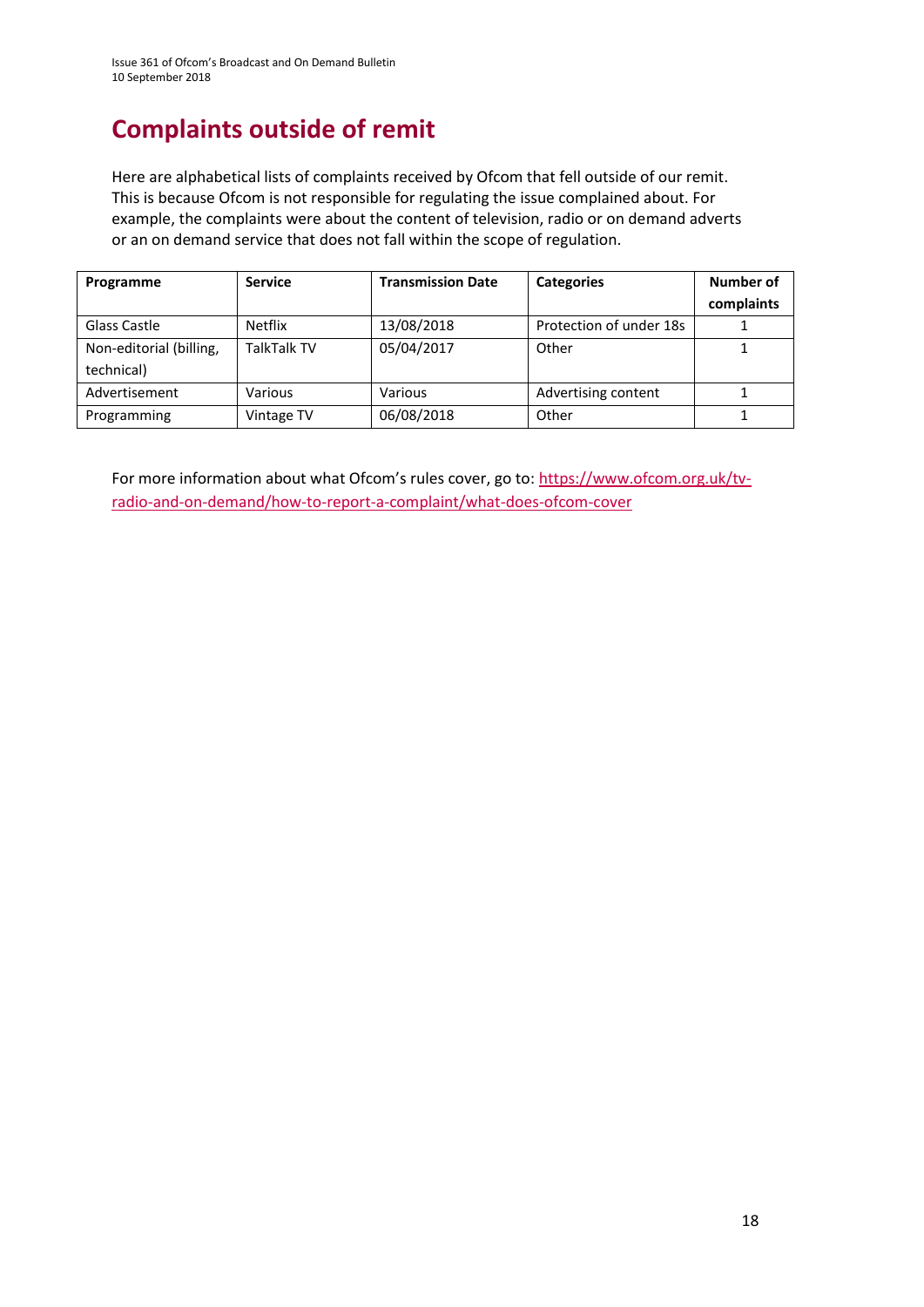# **BBC First**

The BBC Royal Charter and Agreement was published in December 2016, which made Ofcom the independent regulator of the BBC.

Under the BBC Agreement, Ofcom can normally only consider complaints about BBC programmes where the complainant has already complained to the BBC and the BBC has reached its final decision (the 'BBC First' approach).

The complaints in this table had been made to Ofcom before completing the BBC's complaints process.

| Programme                 | <b>Service</b>             | <b>Transmission or</b>          | <b>Categories</b> | <b>Number of</b>  |
|---------------------------|----------------------------|---------------------------------|-------------------|-------------------|
|                           |                            | <b>Accessed Date</b>            |                   | <b>Complaints</b> |
| <b>BBC News</b>           | BBC <sub>1</sub>           | Due impartiality/bias           | 24/07/2018        | 1                 |
| EastEnders                | BBC <sub>1</sub>           | Violence                        | 17/08/2018        | 1                 |
| <b>Holby City</b>         | BBC <sub>1</sub>           | Generally accepted<br>standards | 21/08/2018        | 1                 |
| Panorama                  | BBC <sub>1</sub>           | Due impartiality/bias           | 20/08/2018        | $\mathbf{1}$      |
| Panorama                  | BBC <sub>1</sub>           | Race<br>discrimination/offence  | 20/08/2018        | 1                 |
| Springwatch               | BBC <sub>2</sub>           | Dangerous behaviour             | 05/05/2018        | $\mathbf{1}$      |
| Victoria Derbyshire       | BBC <sub>2</sub>           | Due impartiality/bias           | 22/08/2018        | 1                 |
| Programming               | <b>BBC</b> channels        | Due impartiality/bias           | 23/08/2018        | 1                 |
| <b>BBC News</b>           | <b>BBC News</b><br>Channel | Due impartiality/bias           | 21/08/2018        | $\mathbf{1}$      |
| Radio 1 Breakfast<br>Show | <b>BBC Radio 1</b>         | Other                           | 20/08/2018        | $\mathbf{1}$      |
| Today                     | <b>BBC Radio 4</b>         | Due impartiality/bias           | 24/08/2018        | $\mathbf{1}$      |
| Today                     | <b>BBC Radio 4</b>         | Due impartiality/bias           | 25/08/2018        | $\mathbf{1}$      |
| Today                     | <b>BBC Radio 4</b>         | Generally accepted<br>standards | 28/08/2018        | 1                 |
| Today                     | <b>BBC Radio 4</b>         | Materially misleading           | 28/08/2018        | 1                 |

#### Complaints about BBC television, radio or on demand programmes